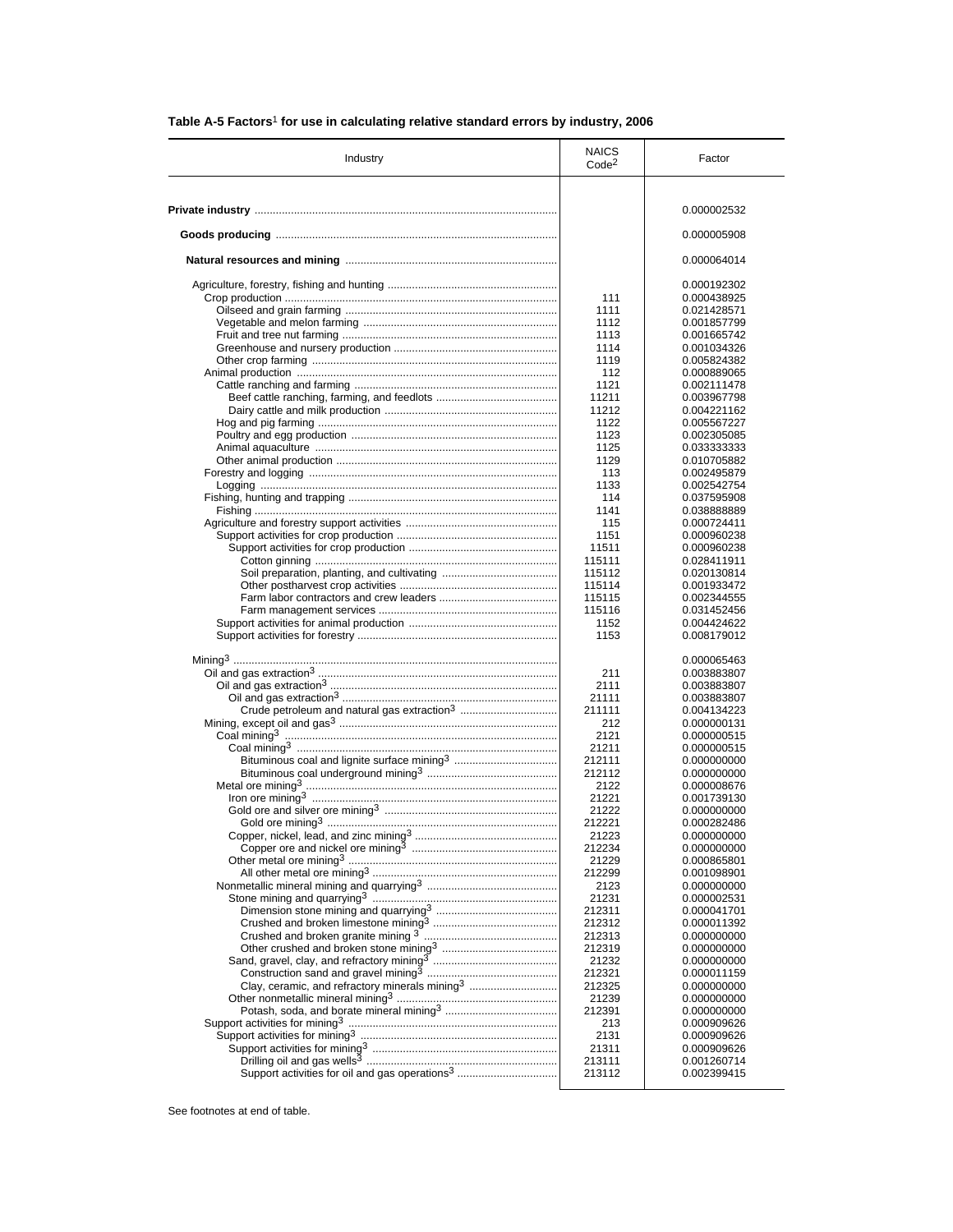| Industry                                      | <b>NAICS</b><br>Code <sup>2</sup> | Factor                     |
|-----------------------------------------------|-----------------------------------|----------------------------|
|                                               |                                   |                            |
|                                               |                                   | 0.000035762                |
|                                               |                                   | 0.000035762                |
|                                               | 236                               | 0.000254994                |
|                                               | 2361                              | 0.000652662                |
|                                               | 2362<br>237                       | 0.000407517<br>0.000161901 |
|                                               | 2371                              | 0.000431606                |
|                                               | 23711                             | 0.001038074                |
|                                               | 23712                             | 0.002562679                |
|                                               | 23713                             | 0.000975529                |
|                                               | 2372                              | 0.004106892                |
|                                               | 2373                              | 0.000294803                |
|                                               | 2379                              | 0.002562474                |
|                                               | 238                               | 0.000054935                |
|                                               | 2381                              | 0.000143238                |
|                                               | 23811                             | 0.000870731                |
|                                               | 23812                             | 0.001130604                |
|                                               | 23813                             | 0.000423060                |
|                                               | 23814                             | 0.000945336                |
|                                               | 23815                             | 0.003135615                |
|                                               | 23816                             | 0.000841432                |
|                                               | 23817                             | 0.007696391                |
|                                               | 23819                             | 0.008939415                |
|                                               | 2382                              | 0.000175209                |
|                                               | 23821                             | 0.000448729                |
|                                               | 23822                             | 0.000335472                |
|                                               | 23829                             | 0.001868525                |
|                                               | 2383                              | 0.000248167                |
|                                               | 23831                             | 0.000399969                |
|                                               | 23832                             | 0.002109928                |
|                                               | 23833                             | 0.003324855                |
|                                               | 23834                             | 0.004987790                |
|                                               | 23835                             | 0.002139989                |
|                                               | 23839                             | 0.004630075                |
|                                               | 2389                              | 0.000596828                |
|                                               | 23891<br>23899                    | 0.001048711<br>0.001384564 |
|                                               |                                   | 0.000006972                |
|                                               |                                   | 0.000006972                |
|                                               | 311                               | 0.000036818                |
|                                               | 3111                              | 0.002902250                |
|                                               | 31111                             | 0.002902250                |
|                                               | 311111                            | 0.008344489                |
|                                               | 311119                            | 0.004410831                |
|                                               | 3112                              | 0.000802139                |
|                                               | 31121                             | 0.002332071                |
|                                               | 311211                            | 0.003373016                |
|                                               | 311212                            | 0.005714286                |
|                                               | 31122                             | 0.002838828                |
|                                               | 311221                            | 0.002727273                |
|                                               | 311222                            | 0.008970100                |
|                                               | 311225                            | 0.010826211                |
|                                               | 31123                             | 0.002040816                |
| Sugar and confectionery product manufacturing | 3113                              | 0.000737743                |
|                                               | 31131                             | 0.000850767                |
|                                               | 311311                            | 0.003381643                |
|                                               | 311312                            | 0.009411765                |
|                                               | 311313<br>31132                   | 0.001102941<br>0.005128205 |
|                                               | 31133                             | 0.003376344                |
|                                               | 31134                             | 0.003636364                |
|                                               | 3114                              | 0.000196311                |
|                                               | 31141                             | 0.000444994                |
|                                               |                                   | 0.000527903                |
|                                               |                                   |                            |
|                                               | 311411                            |                            |
|                                               | 311412<br>31142                   | 0.001318408<br>0.000346422 |

# **Table A-5 Factors**1 **for use in calculating relative standard errors by industry, 2006 — Continued**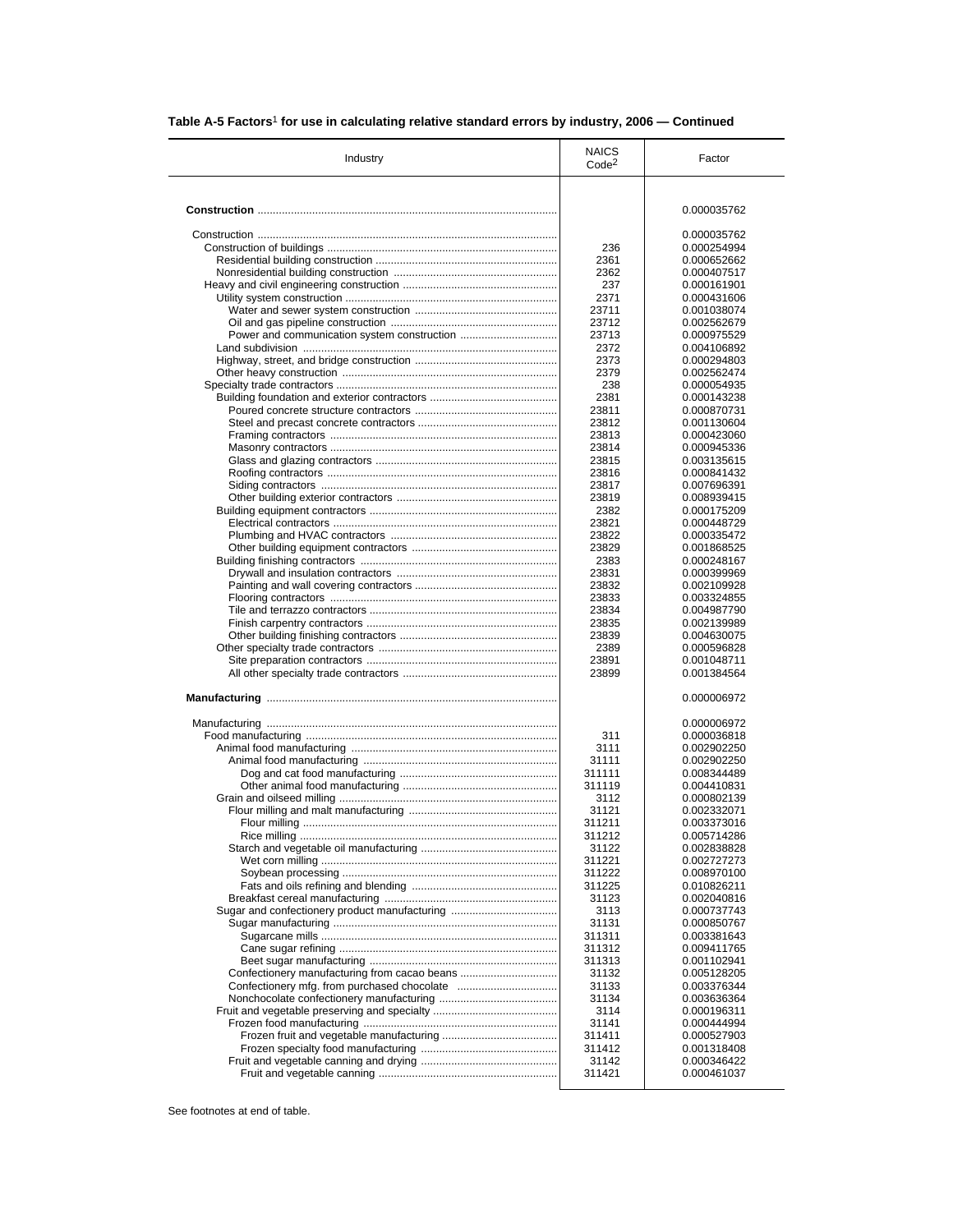| Table A-5 Factors <sup>1</sup> for use in calculating relative standard errors by industry, 2006 – Continued |  |  |  |
|--------------------------------------------------------------------------------------------------------------|--|--|--|
|--------------------------------------------------------------------------------------------------------------|--|--|--|

| Industry                                      | <b>NAICS</b><br>Code <sup>2</sup> | Factor                     |
|-----------------------------------------------|-----------------------------------|----------------------------|
|                                               |                                   |                            |
|                                               | 311423                            | 0.003007706                |
|                                               | 3115                              | 0.000323463                |
|                                               | 31151                             | 0.000359991                |
|                                               | 311511                            | 0.000583809                |
|                                               | 311513                            | 0.001257340                |
| Dry, condensed, and evaporated dairy products | 311514                            | 0.005267559                |
|                                               | 31152                             | 0.003076923                |
|                                               | 3116                              | 0.000073554                |
|                                               | 31161                             | 0.000073554                |
|                                               | 311611                            | 0.000171915                |
|                                               | 311612                            | 0.000301356                |
|                                               | 311613                            | 0.003815580                |
|                                               | 311615                            | 0.000179700                |
|                                               | 3117                              | 0.001160575                |
|                                               | 31171                             | 0.001160575                |
|                                               | 311711                            | 0.006907895                |
|                                               | 311712                            | 0.001389276                |
|                                               | 3118<br>31181                     | 0.000287221<br>0.000415139 |
|                                               | 311811                            | 0.008850129                |
|                                               | 311812                            | 0.000440800                |
|                                               | 31182                             | 0.000975788                |
|                                               | 311821                            | 0.001676065                |
|                                               | 311822                            | 0.002877847                |
|                                               | 311823                            | 0.010489510                |
|                                               | 31183                             | 0.007627688                |
|                                               | 3119                              | 0.000620949                |
|                                               | 31191                             | 0.001897708                |
|                                               | 311911                            | 0.008180708                |
|                                               | 311919                            | 0.002501702                |
|                                               | 31192                             | 0.005069930                |
| Flavoring syrup and concentrate manufacturing | 31193                             | 0.043333333                |
|                                               | 31194                             | 0.004444444                |
| Mayonnaise, dressing, and sauce manufacturing | 311941                            | 0.007264957                |
|                                               | 311942                            | 0.011403509                |
|                                               | 31199                             | 0.001432724                |
|                                               | 311991                            | 0.002345013                |
|                                               | 311999                            | 0.003735025                |
|                                               | 312                               | 0.000196372                |
|                                               | 3121                              | 0.000207404                |
|                                               | 31211                             | 0.000219063                |
|                                               | 312111                            | 0.000256788                |
|                                               | 312112                            | 0.001856336                |
|                                               | 312113                            | 0.007013575                |
|                                               | 31212<br>31213                    | 0.004108796                |
|                                               | 31214                             | 0.007085346                |
|                                               | 3122                              | 0.002046784<br>0.003622816 |
|                                               | 31222                             | 0.004097796                |
|                                               | 312221                            | 0.008823529                |
|                                               | 312229                            | 0.004582210                |
|                                               | 313                               | 0.000513895                |
|                                               | 3131                              | 0.002250000                |
|                                               | 31311                             | 0.002250000                |
|                                               | 313111                            | 0.003553922                |
|                                               | 313112                            | 0.007777778                |
|                                               | 3132                              | 0.000906133                |
|                                               | 31321                             | 0.002375102                |
|                                               | 31322                             | 0.007450980                |
|                                               | 313221                            | 0.007638889                |
|                                               | 31323                             | 0.003183962                |
|                                               | 31323                             | 0.003183962                |
|                                               | 31324                             | 0.003296703                |
|                                               | 313241                            | 0.007723577                |
|                                               | 313249                            | 0.005714286                |
|                                               | 3133                              | 0.001929103                |
|                                               | 31331                             | 0.002423469                |
|                                               |                                   |                            |
|                                               | 313311                            | 0.003050595                |
|                                               | 313312                            | 0.006845238                |
|                                               | 31332                             | 0.008888889                |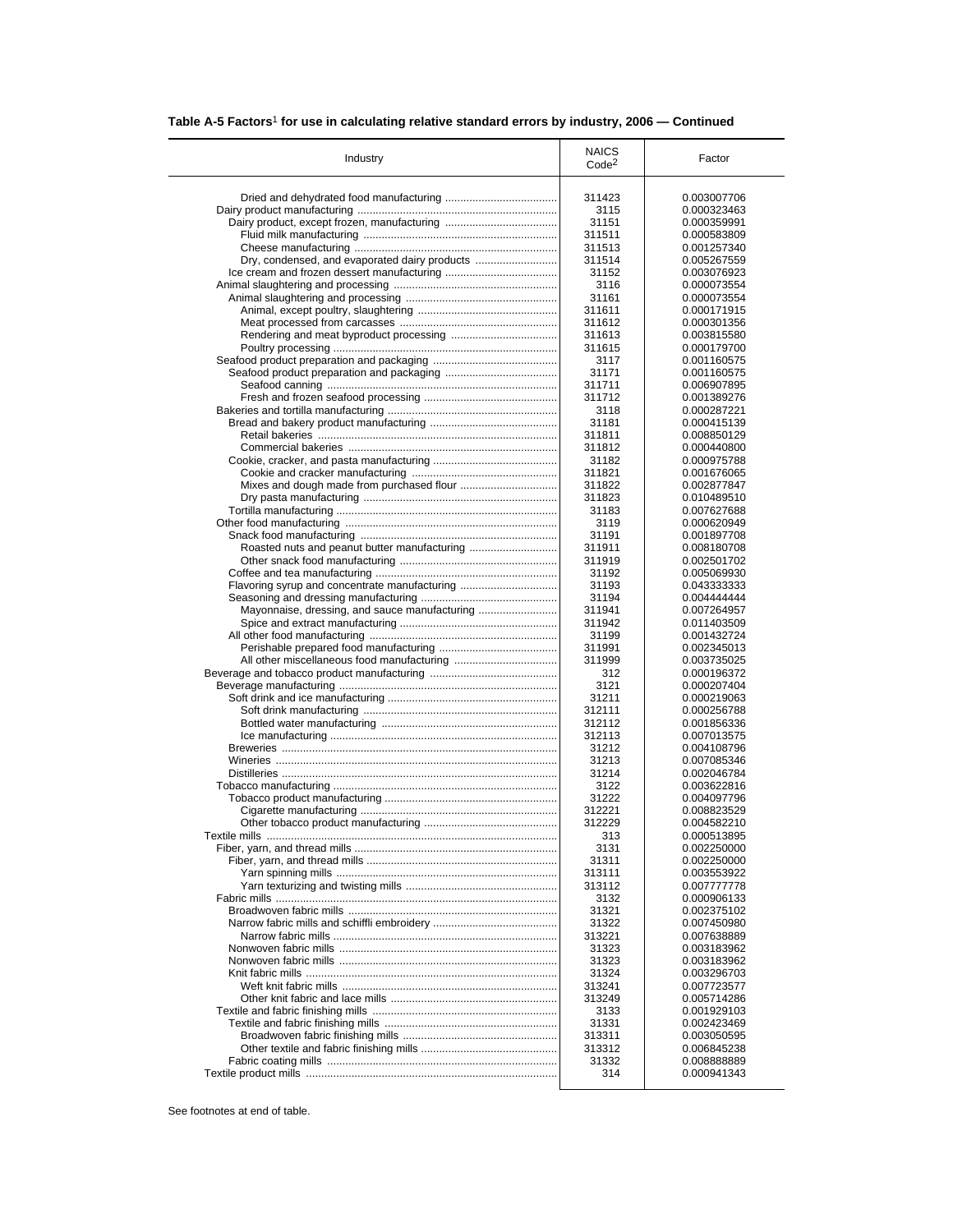| Industry                                      | <b>NAICS</b><br>Code <sup>2</sup> | Factor                     |
|-----------------------------------------------|-----------------------------------|----------------------------|
|                                               |                                   |                            |
|                                               | 3141                              | 0.001683986                |
|                                               | 31411                             | 0.003721805                |
|                                               | 31412                             | 0.003030303                |
|                                               | 314121                            | 0.008180708                |
|                                               | 314129                            | 0.005042017                |
|                                               | 3149                              | 0.002095432                |
|                                               | 31491                             | 0.004852941                |
|                                               | 314911                            | 0.022159091                |
|                                               | 314912                            | 0.006167109                |
|                                               | 31499                             | 0.003497517                |
|                                               | 314999                            | 0.005448718                |
|                                               | 315                               | 0.000943639                |
|                                               | 3151                              | 0.004218657                |
|                                               | 31511                             | 0.004012346                |
|                                               | 315119                            | 0.004993598                |
|                                               | 315191                            | 0.038823529                |
|                                               | 3152                              | 0.001644768                |
|                                               | 315211                            | 0.011175617                |
|                                               | 31522                             | 0.002521008                |
| Men's suit, coat, and overcoat manufacturing  | 315222                            | 0.006534091                |
| Men's shirt, except work shirt, manufacturing | 315223                            | 0.027037037                |
|                                               | 315225                            | 0.008060109                |
|                                               | 31523                             | 0.009851552                |
|                                               | 315239                            | 0.038345865                |
|                                               | 31529                             | 0.013809524                |
|                                               | 315299                            | 0.014529915                |
|                                               | 3159                              | 0.003518797                |
|                                               | 31599                             | 0.003518797                |
|                                               | 315992                            | 0.022222222                |
| All other accessory and apparel manufacturing | 315999                            | 0.010833333                |
|                                               | 316                               | 0.001642608                |
|                                               | 3161                              | 0.014390244                |
|                                               | 3162                              | 0.002182163                |
|                                               | 31621                             | 0.002182163                |
|                                               | 316213                            | 0.005017921                |
|                                               | 3169                              | 0.005357143                |
|                                               | 31699                             | 0.005357143                |
|                                               | 316999                            | 0.013888889                |
|                                               | 321                               | 0.000130218                |
|                                               | 3211                              | 0.000623406                |
|                                               | 32111                             | 0.000623406                |
|                                               | 321113                            | 0.000690514                |
|                                               | 321114                            | 0.006207234                |
|                                               | 3212                              | 0.000537978                |
|                                               | 32121                             | 0.000537978                |
|                                               |                                   |                            |
|                                               | 321211<br>321212                  | 0.002121787                |
|                                               | 321213                            | 0.003571429                |
|                                               |                                   | 0.018750000                |
|                                               | 321214<br>321219                  | 0.001004460<br>0.005830753 |
|                                               |                                   |                            |
|                                               | 3219                              | 0.000233084                |

Millwork .............................................................................................. 32191 0.000453773 Wood window and door manufacturing .......................................... 321911 0.000793688 Cut stock, resawing lumber, and planing ....................................... 321912 0.004192654

Wood container and pallet manufacturing .......................................... 32192 0.001531572 All other wood product manufacturing ................................................ 32199 0.000665599 Manufactured home, mobile home, manufacturing ........................ 321991 0.001006965 Prefabricated wood building manufacturing ................................... 321992 0.002368152 Miscellaneous wood product manufacturing .................................. 321999 0.004378698 Paper manufacturing .................................................................................. 322 0.000158334 Pulp, paper, and paperboard mills ......................................................... 3221 0.000220675 Pulp mills ............................................................................................ 32211 0.014583333 Paper mills ......................................................................................... 32212 0.000263432 Paper, except newsprint, mills ....................................................... 322121 0.000304840 Newsprint mills ............................................................................... 322122 0.001666667 Paperboard mills ................................................................................ 32213 0.001159420 Converted paper product manufacturing ................................................ 3222 0.000316464 Paperboard container manufacturing ................................................. 32221 0.000918918 Corrugated and solid fiber box manufacturing ............................... 322211 0.001929747

Other millwork, including flooring ................................................... 321918 0.001375176

Folding paperboard box manufacturing ......................................... 322212 0.002632081

### **Table A-5 Factors**1 **for use in calculating relative standard errors by industry, 2006 — Continued**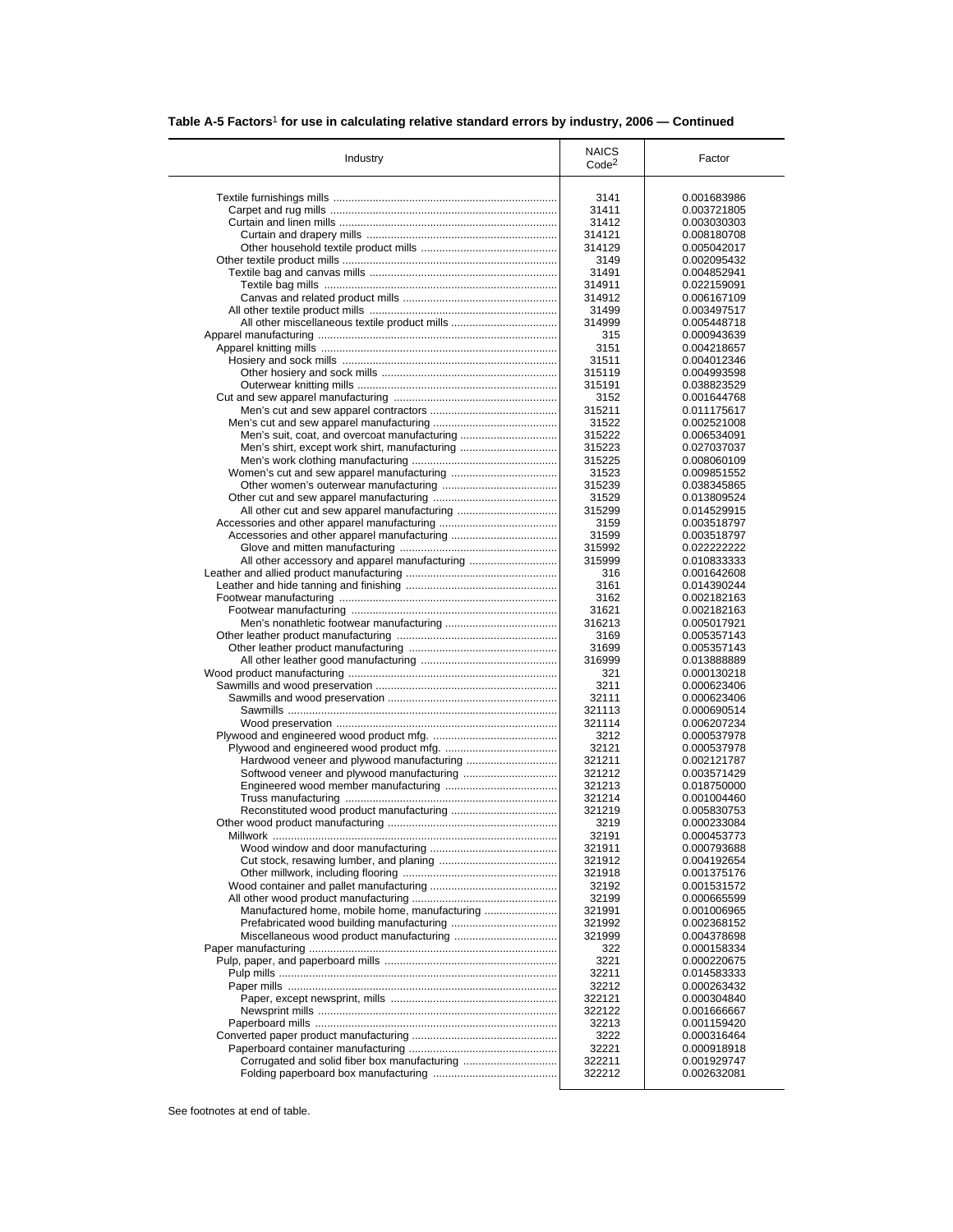| Table A-5 Factors <sup>1</sup> for use in calculating relative standard errors by industry, 2006 – Continued |  |  |  |  |
|--------------------------------------------------------------------------------------------------------------|--|--|--|--|
|--------------------------------------------------------------------------------------------------------------|--|--|--|--|

| Industry                                     | <b>NAICS</b><br>Code <sup>2</sup> | Factor      |
|----------------------------------------------|-----------------------------------|-------------|
|                                              |                                   |             |
|                                              | 322213                            | 0.019758065 |
|                                              | 322214                            | 0.031318681 |
|                                              | 322215                            | 0.004422604 |
|                                              | 32222                             | 0.001071087 |
|                                              | 322221                            | 0.004075235 |
|                                              | 322222                            | 0.002510823 |
|                                              | 322224                            | 0.005769231 |
|                                              | 32223                             | 0.001859504 |
|                                              | 322231                            | 0.005113636 |
|                                              | 322232                            | 0.004055535 |
|                                              | 322233                            | 0.008571429 |
|                                              | 32229                             | 0.001341991 |
|                                              | 322291                            | 0.001275089 |
|                                              | 322299                            | 0.005925926 |
|                                              | 323                               | 0.000306952 |
|                                              | 3231                              | 0.000306952 |
|                                              | 3231                              | 0.000329082 |
|                                              | 323110                            | 0.000563178 |
|                                              | 323111                            | 0.008730159 |
|                                              | 323112                            | 0.005044700 |
|                                              | 323113                            | 0.004672745 |
|                                              | 323114                            | 0.020299145 |
|                                              | 323115                            | 0.029370629 |
|                                              | 323116                            | 0.005119177 |
|                                              | 323117                            | 0.003488024 |
| Blankbook and looseleaf binder manufacturing | 323118                            | 0.045833333 |
|                                              | 323119                            | 0.003703704 |
|                                              | 32312                             | 0.004505420 |
|                                              | 323121                            | 0.007494253 |
|                                              |                                   |             |
|                                              | 323122                            | 0.011293860 |
|                                              | 324                               | 0.001429487 |
|                                              | 3241                              | 0.001429487 |
|                                              | 32411                             | 0.004543674 |
|                                              | 32412                             | 0.002992809 |
|                                              | 324121                            | 0.005865103 |
|                                              | 324122                            | 0.005611900 |
|                                              | 32419                             | 0.006818182 |
|                                              | 324191                            | 0.019884170 |
|                                              | 324199                            | 0.007107843 |
|                                              | 325                               | 0.000205040 |
|                                              | 3251                              | 0.001809733 |
|                                              | 32511                             | 0.008888889 |
|                                              | 32513                             | 0.012201258 |
|                                              | 325131                            | 0.025391850 |
| Other basic inorganic chemical manufacturing | 32518                             | 0.006220794 |
|                                              | 325188                            | 0.008499525 |
|                                              | 32519                             | 0.004782197 |
|                                              | 325191                            | 0.080000000 |
|                                              | 325199                            | 0.004888508 |
|                                              | 3252                              | 0.001868973 |
|                                              | 32521                             | 0.002596799 |
|                                              | 325211                            | 0.003751369 |
|                                              | 325212                            | 0.008435472 |
|                                              | 32522                             | 0.006250000 |
|                                              | 325222                            | 0.010185185 |
|                                              | 3253                              | 0.009538737 |
|                                              | 32531                             | 0.014468864 |
|                                              | 325312                            | 0.035555556 |
|                                              | 325314                            | 0.038528139 |
|                                              |                                   |             |
|                                              | 32532                             | 0.027500000 |
|                                              | 3254                              | 0.000397492 |
|                                              | 32541                             | 0.000397492 |
|                                              | 325411                            | 0.004166667 |
|                                              | 325412                            | 0.000492594 |
|                                              | 325413                            | 0.015126050 |
|                                              | 325414                            | 0.005194805 |
|                                              | 3255                              | 0.004266626 |
|                                              |                                   | 0.005950939 |
|                                              | 32551                             |             |
|                                              | 32552                             | 0.015062389 |
|                                              | 3256                              | 0.000917141 |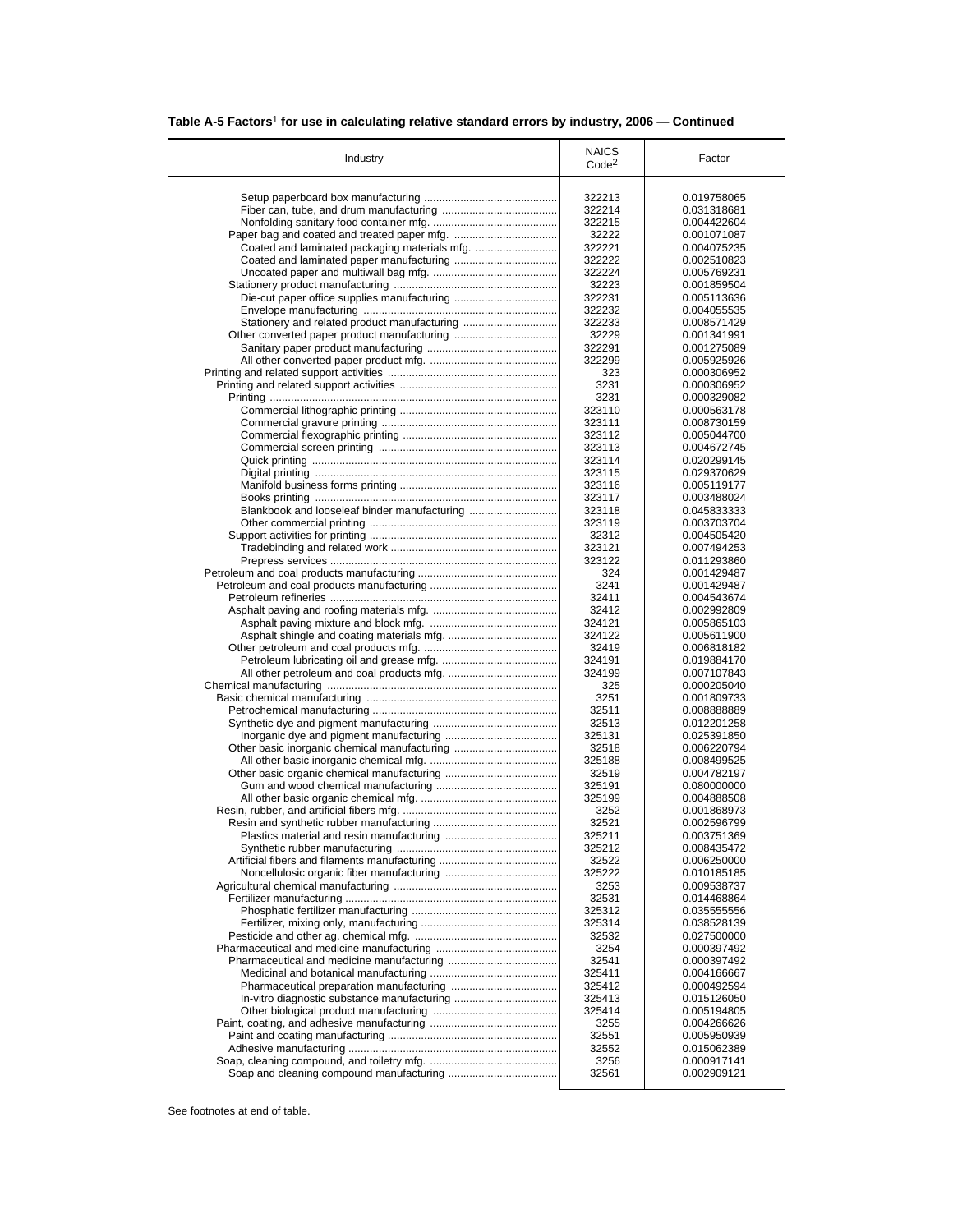|  |  |  |  | Table A-5 Factors <sup>1</sup> for use in calculating relative standard errors by industry, 2006 – Continued |
|--|--|--|--|--------------------------------------------------------------------------------------------------------------|
|--|--|--|--|--------------------------------------------------------------------------------------------------------------|

| Industry                                      | <b>NAICS</b><br>Code <sup>2</sup> | Factor                     |
|-----------------------------------------------|-----------------------------------|----------------------------|
|                                               |                                   |                            |
|                                               | 325611                            | 0.005238095                |
|                                               | 325612                            | 0.006452714                |
|                                               | 325613                            | 0.066666667                |
|                                               | 32562<br>3259                     | 0.001010800                |
|                                               | 32591                             | 0.002224014                |
|                                               |                                   | 0.019444444                |
|                                               | 32592<br>32599                    | 0.027500000                |
|                                               |                                   | 0.002763435                |
|                                               | 325991<br>325998                  | 0.008152174<br>0.004838710 |
|                                               | 326                               | 0.000134463                |
|                                               | 3261                              | 0.000209164                |
|                                               | 32611                             | 0.001373849                |
|                                               | 326111                            | 0.004292991                |
|                                               | 326113                            | 0.002085182                |
|                                               | 32612                             | 0.002077077                |
|                                               | 326121                            | 0.004896552                |
|                                               | 326122                            | 0.003595011                |
|                                               | 32613                             | 0.006282051                |
|                                               | 32614                             | 0.005917987                |
| Urethane and other foam product manufacturing | 32615                             | 0.002958153                |
|                                               | 32616                             | 0.006377430                |
|                                               | 32619                             | 0.000363257                |
|                                               | 326191                            | 0.004849558                |
|                                               | 326199                            | 0.000400632                |
|                                               | 3262                              | 0.000324171                |
|                                               | 32621                             | 0.000759230                |
|                                               | 326211                            | 0.000771780                |
|                                               | 326212                            | 0.015909091                |
|                                               | 32622                             | 0.002335568                |
|                                               | 32629                             | 0.000734962                |
|                                               | 326291                            | 0.001022727                |
|                                               | 326299                            | 0.002424749                |
|                                               | 327                               | 0.000219152                |
|                                               | 3271                              | 0.001120812                |
|                                               | 32711                             | 0.002404480                |
|                                               | 327112                            | 0.003061224                |
|                                               | 32712                             | 0.002033097                |
|                                               | 327121                            | 0.007638889                |
|                                               | 327122                            | 0.006746032                |
|                                               | 327125                            | 0.010139860                |
|                                               | 3272                              | 0.000466810                |
|                                               | 32721                             | 0.000466810                |
|                                               | 327211                            | 0.003434817                |
|                                               | 327212                            | 0.002575821                |
|                                               | 327213                            | 0.001198257                |
|                                               | 327215                            | 0.001180891                |
|                                               | 3273                              | 0.000570937                |
|                                               | 32732                             | 0.001147493                |
| Concrete pipe, brick, and block manufacturing | 32733                             | 0.003790539                |
|                                               | 327331                            | 0.005479754                |
|                                               | 327332                            | 0.012291667                |
|                                               | 32739                             | 0.001708297                |
|                                               | 3274                              | 0.016477273                |
|                                               | 32742                             | 0.011111111                |
|                                               | 3279                              | 0.001656920                |
|                                               | 32791                             | 0.005625000                |
|                                               | 32799                             | 0.002008171                |
|                                               | 327991                            | 0.006639448                |
|                                               | 327992                            | 0.021982759                |
|                                               | 327993                            | 0.004244032                |
|                                               | 327999                            | 0.008028455                |
|                                               | 331                               | 0.000080395                |
|                                               | 3311                              | 0.000451442                |
|                                               | 33111                             | 0.000451442                |
|                                               | 331111                            | 0.000464841                |
|                                               | 3312<br>33121                     | 0.000792482<br>0.001659452 |
|                                               | 33122                             | 0.001504942                |
|                                               | 331221                            | 0.002076923                |
|                                               |                                   |                            |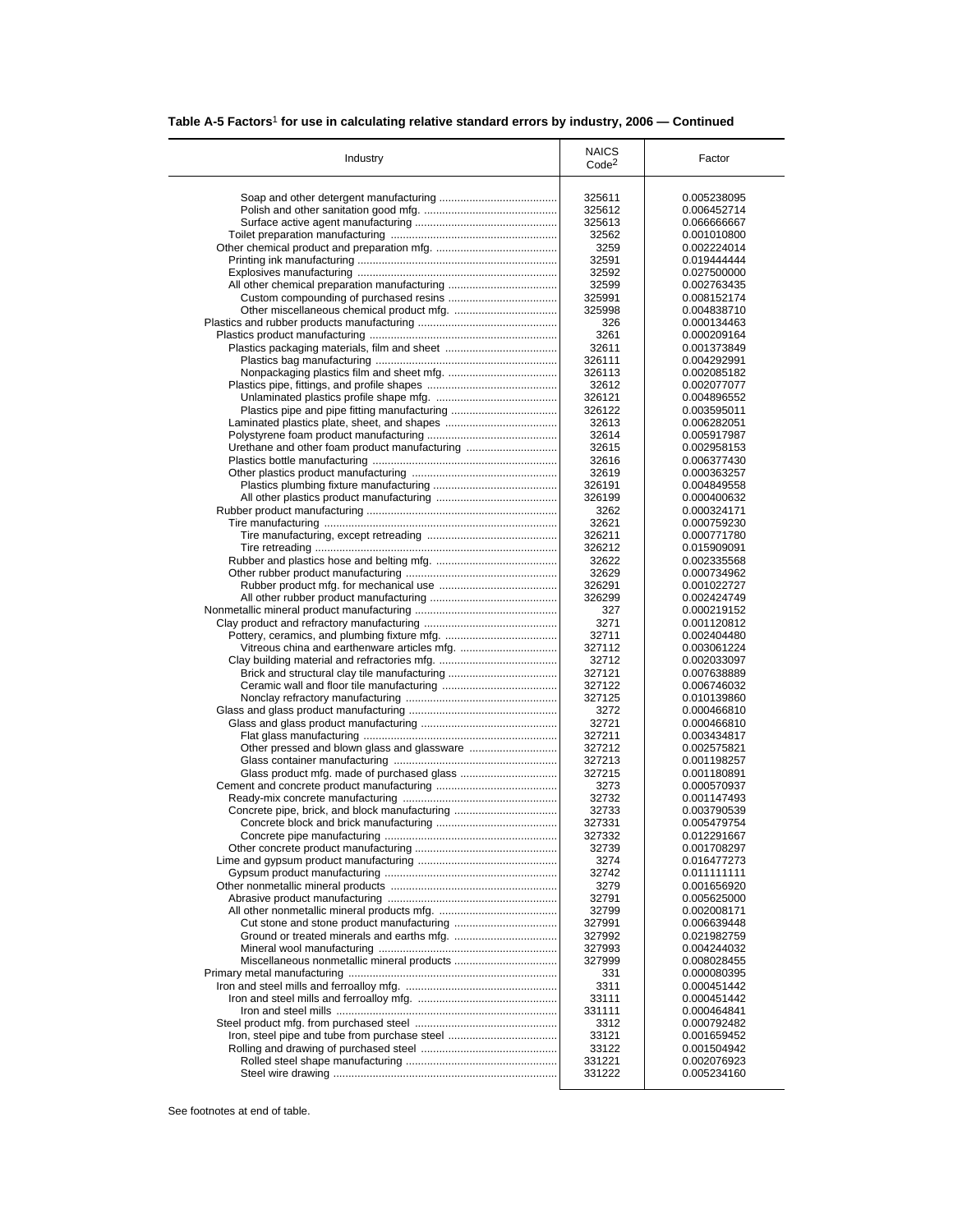| Table A-5 Factors <sup>1</sup> for use in calculating relative standard errors by industry, 2006 – Continued |  |  |  |  |
|--------------------------------------------------------------------------------------------------------------|--|--|--|--|
|--------------------------------------------------------------------------------------------------------------|--|--|--|--|

| Industry                                      | <b>NAICS</b><br>Code <sup>2</sup> | Factor                     |
|-----------------------------------------------|-----------------------------------|----------------------------|
|                                               | 3313                              | 0.000431415                |
|                                               | 33131                             | 0.000431415                |
|                                               | 331312                            | 0.006443556                |
|                                               | 331314                            | 0.002820513                |
| Aluminum sheet, plate, and foil manufacturing | 331315                            | 0.000416667                |
|                                               | 331316                            | 0.000629889                |
|                                               | 331319                            | 0.004797980                |
|                                               | 3314                              | 0.000568956                |
|                                               | 33141                             | 0.003174603                |
|                                               | 331419                            | 0.003333333                |
|                                               | 33142                             | 0.000937414                |
|                                               | 331421                            | 0.001584574                |
|                                               | 33149                             | 0.001873385                |
|                                               | 331491                            | 0.001451613                |
|                                               | 331492<br>3315                    | 0.010416667<br>0.000192234 |
|                                               | 33151                             | 0.000291823                |
|                                               | 331511                            | 0.000546980                |
|                                               | 331512                            | 0.001681818                |
|                                               | 331513                            | 0.000795991                |
|                                               | 33152                             | 0.000557683                |
|                                               | 331521                            | 0.000884521                |
| Nonferrous, except AL, die-casting foundries  | 331522                            | 0.004803922                |
|                                               | 331524                            | 0.002162937                |
|                                               | 331525                            | 0.008937198                |
|                                               | 331528                            | 0.008908046                |
|                                               | 332                               | 0.000085779                |
|                                               | 3321                              | 0.000676750                |
|                                               | 33211                             | 0.000676750                |
|                                               | 332111                            | 0.001820001                |
|                                               | 332114                            | 0.008150470                |
|                                               | 332116                            | 0.001897436                |
|                                               | 332117<br>3322                    | 0.009343434                |
|                                               | 33221                             | 0.001518063<br>0.001518063 |
|                                               | 332211                            | 0.010361842                |
|                                               | 332212                            | 0.003441529                |
|                                               | 332213                            | 0.001923077                |
|                                               | 332214                            | 0.017857143                |
|                                               | 3323                              | 0.000278183                |
| Plate work and fabricated structural products | 33231                             | 0.000640742                |
|                                               | 332311                            | 0.003245560                |
|                                               | 332312                            | 0.001231713                |
|                                               | 332313                            | 0.002168603                |
|                                               | 33232                             | 0.000467460                |
|                                               | 332321                            | 0.000847351                |
|                                               | 332322                            | 0.001177665                |
|                                               | 332323<br>3324                    | 0.003442615<br>0.001017244 |
| Power boiler and heat exchanger manufacturing | 33241                             | 0.002309783                |
|                                               | 33242                             | 0.004447250                |
|                                               | 33243                             | 0.002179234                |
|                                               | 332431                            | 0.004955085                |
|                                               | 332439                            | 0.003800878                |
|                                               | 3325                              | 0.001984305                |
|                                               | 3326                              | 0.001883931                |
|                                               | 33261                             | 0.001883931                |
|                                               | 332612                            | 0.011160714                |
|                                               | 332618                            | 0.002266361                |
|                                               | 3327                              | 0.000799243                |
|                                               | 33271                             | 0.001277010                |
|                                               | 33272                             | 0.002047952                |
|                                               | 332721<br>332722                  | 0.004214481                |
|                                               | 3328                              | 0.003937560<br>0.001379134 |
|                                               | 33281                             | 0.001379134                |
|                                               | 332811                            | 0.008268446                |
|                                               | 332812                            | 0.005138889                |
| Electroplating, anodizing, and coloring metal | 332813                            | 0.002375117                |
|                                               |                                   |                            |
|                                               | 3329                              | 0.000418484                |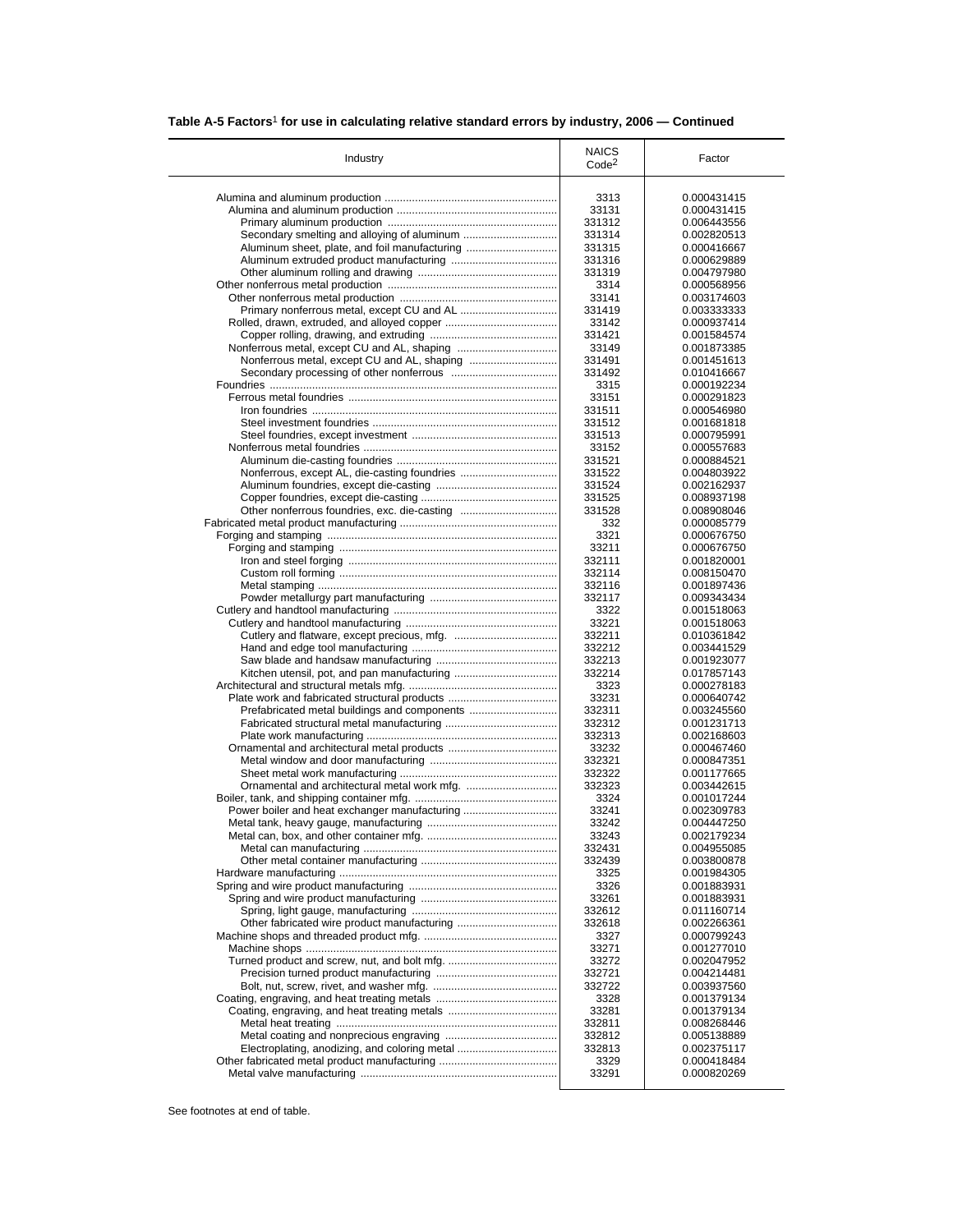|  | Table A-5 Factors <sup>1</sup> for use in calculating relative standard errors by industry, 2006 – Continued |
|--|--------------------------------------------------------------------------------------------------------------|
|  |                                                                                                              |

| Industry                                      | <b>NAICS</b><br>Code <sup>2</sup> | Factor                     |
|-----------------------------------------------|-----------------------------------|----------------------------|
|                                               | 332911                            | 0.002406417                |
|                                               | 332912                            | 0.002783650                |
|                                               | 332913                            | 0.008333333                |
|                                               | 332919                            | 0.002947033                |
|                                               | 33299                             | 0.000733641                |
|                                               | 332991                            | 0.002044192                |
|                                               | 332992                            | 0.010098522                |
|                                               | 332994                            | 0.005202822                |
|                                               | 332996                            | 0.005136054                |
|                                               | 332997                            | 0.091666667                |
|                                               | 332998                            | 0.017857143                |
|                                               | 332999                            | 0.002044866                |
|                                               | 333                               | 0.000075221                |
|                                               | 3331                              | 0.000274665                |
|                                               | 33311                             | 0.000726986                |
| Lawn and garden equipment manufacturing       | 333111<br>333112                  | 0.000914871<br>0.003439153 |
|                                               | 33312                             | 0.000656067                |
|                                               | 33313                             | 0.001343475                |
|                                               | 333131                            | 0.002208918                |
|                                               | 333132                            | 0.002700641                |
|                                               | 3332                              | 0.001614280                |
|                                               | 33321                             | 0.022159091                |
|                                               | 33322                             | 0.013170313                |
|                                               | 33329                             | 0.001948052                |
|                                               | 333291                            | 0.012087912                |
|                                               | 333292                            | 0.035119048                |
|                                               | 333293                            | 0.013636364                |
|                                               | 333294                            | 0.011151515                |
|                                               | 333295                            | 0.013333333                |
|                                               | 333298                            | 0.005844306                |
|                                               | 3333                              | 0.001045884                |
|                                               | 33331                             | 0.001045884                |
|                                               | 333311<br>333312                  | 0.008974359<br>0.009722222 |
|                                               | 333314                            | 0.008675373                |
|                                               | 333315                            | 0.002380952                |
|                                               | 333319                            | 0.002084727                |
|                                               | 3334                              | 0.000273997                |
|                                               | 33341                             | 0.000273997                |
|                                               | 333411                            | 0.002380952                |
|                                               | 333412                            | 0.005753184                |
|                                               | 333414                            | 0.001875000                |
|                                               | 333415                            | 0.000362915                |
|                                               | 3335                              | 0.001059568                |
|                                               | 33351                             | 0.001059568                |
|                                               | 333511                            | 0.005633474                |
|                                               | 333512                            | 0.004586694                |
|                                               | 333513                            | 0.015833333                |
|                                               | 333514                            | 0.003287815<br>0.007023810 |
|                                               | 333515<br>333516                  | 0.04444444                 |
|                                               | 333518                            | 0.022027027                |
|                                               | 3336                              | 0.000384457                |
|                                               | 33361                             | 0.000384457                |
|                                               | 333611                            | 0.002261905                |
|                                               | 333612                            | 0.001096491                |
|                                               | 333613                            | 0.001984127                |
|                                               | 333618                            | 0.001036107                |
| Other general purpose machinery manufacturing | 3339                              | 0.000342860                |
|                                               | 33391                             | 0.002363663                |
|                                               | 333911                            | 0.004428571                |
|                                               | 333912                            | 0.005615385                |
|                                               | 33392                             | 0.000821759                |
|                                               | 333921                            | 0.005238095                |
|                                               | 333922                            | 0.002727273                |
| Overhead cranes, hoists, and monorail systems | 333923                            | 0.004761905                |
|                                               | 333924                            | 0.002153955                |
|                                               | 33399<br>333991                   | 0.000773457<br>0.003814262 |
|                                               |                                   |                            |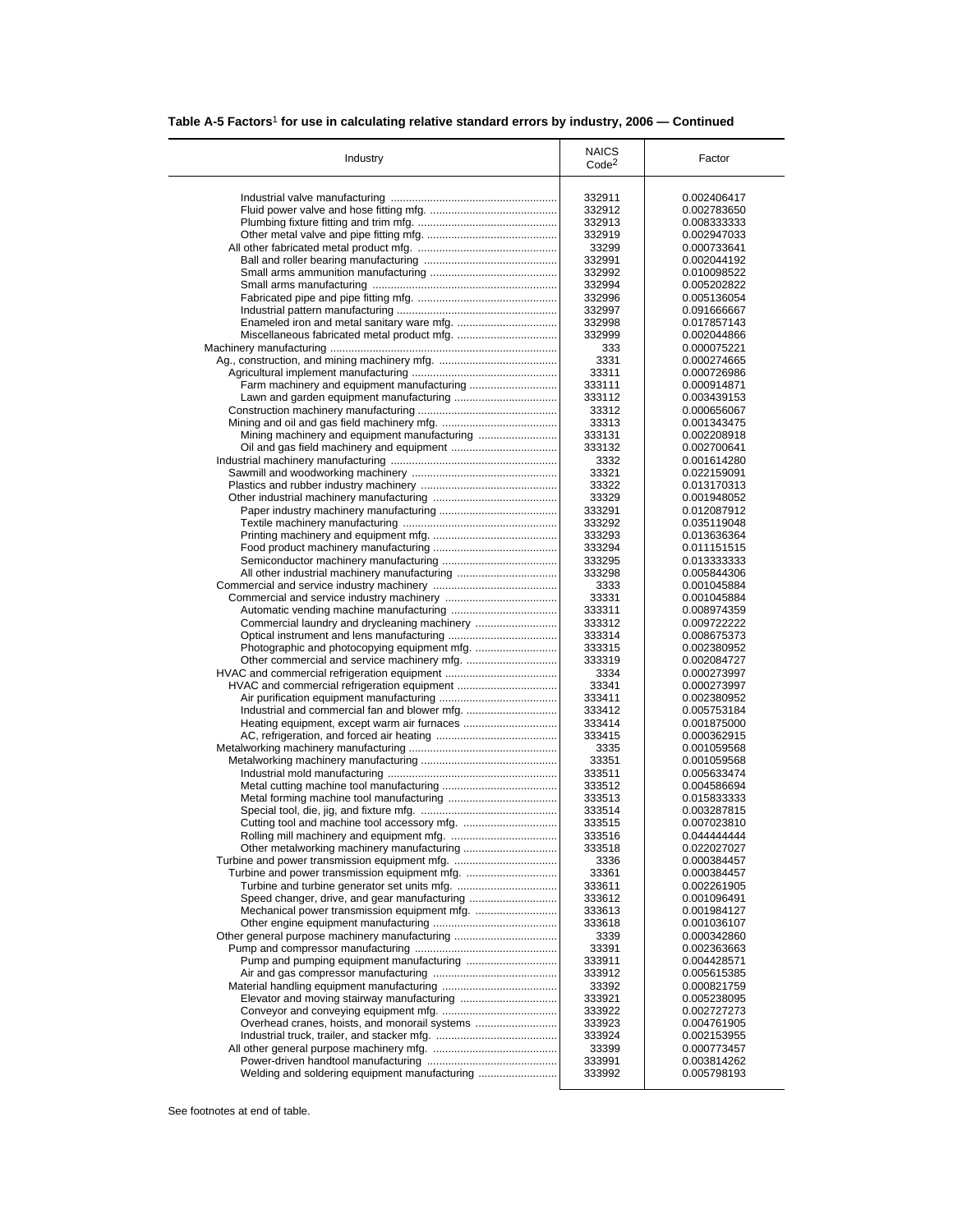|  |  |  |  | Table A-5 Factors <sup>1</sup> for use in calculating relative standard errors by industry, 2006 – Continued |
|--|--|--|--|--------------------------------------------------------------------------------------------------------------|
|--|--|--|--|--------------------------------------------------------------------------------------------------------------|

| Industry                                      | <b>NAICS</b><br>Code <sup>2</sup> | Factor                     |
|-----------------------------------------------|-----------------------------------|----------------------------|
|                                               |                                   |                            |
|                                               | 333993                            | 0.009539052                |
|                                               | 333994                            | 0.012648221                |
|                                               | 333995                            | 0.003496169                |
|                                               | 333996                            | 0.002447552                |
|                                               | 333997                            | 0.025641026                |
|                                               | 333999                            | 0.003877005                |
|                                               | 334<br>3341                       | 0.000161967<br>0.001106700 |
|                                               | 33411                             | 0.001106700                |
|                                               | 334111                            | 0.003833333                |
|                                               | 334112                            | 0.003258145                |
|                                               | 334119                            | 0.002380952                |
|                                               | 3342                              | 0.001808054                |
|                                               | 33421                             | 0.013725490                |
|                                               | 33422                             | 0.003053875                |
|                                               | 33429                             | 0.005677656                |
|                                               | 3343                              | 0.002692308                |
|                                               | 3344                              | 0.000477446                |
|                                               | 33441                             | 0.000477446                |
|                                               | 334411                            | 0.009851552                |
|                                               | 334412                            | 0.003643923                |
|                                               | 334413                            | 0.001045596                |
|                                               | 334414                            | 0.012222222                |
|                                               | 334415                            | 0.026811594                |
| Electronic coils, transformers, and inductors | 334416                            | 0.027083333                |
|                                               | 334417                            | 0.004248366                |
|                                               | 334418                            | 0.005139463                |
|                                               | 334419                            | 0.002643133                |
|                                               | 3345                              | 0.000484382                |
|                                               | 3345<br>334510                    | 0.000484382                |
| Search, detection, and navigation instruments | 334511                            | 0.002006173<br>0.001251526 |
| Automatic environmental control manufacturing | 334512                            | 0.005454545                |
|                                               | 334513                            | 0.005005081                |
|                                               | 334514                            | 0.003893443                |
|                                               | 334515                            | 0.010384615                |
|                                               | 334516                            | 0.006737013                |
|                                               | 334517                            | 0.014527027                |
|                                               | 334519                            | 0.009269162                |
|                                               | 3346                              | 0.001783659                |
|                                               | 33461                             | 0.001783659                |
|                                               | 334611                            | 0.042500000                |
|                                               | 334612                            | 0.000793651                |
|                                               | 335                               | 0.000155360                |
|                                               | 3351                              | 0.001706445                |
|                                               | 33511                             | 0.008180708                |
|                                               | 33512                             | 0.002155091                |
|                                               | 335121                            | 0.007417840                |
|                                               | 335122                            | 0.003916637                |
|                                               | 335129                            | 0.013141026                |
|                                               | 3352                              | 0.000607461                |
|                                               | 33521                             | 0.003140203                |
|                                               | 335211                            | 0.006372549                |
|                                               | 335212<br>33522                   | 0.005322129<br>0.000707931 |
|                                               |                                   |                            |
| Other major household appliance manufacturing | 335221<br>335228                  | 0.002318460<br>0.000000000 |
|                                               | 3353                              | 0.000412344                |
|                                               | 33531                             | 0.000412344                |
|                                               | 335311                            | 0.001416122                |
|                                               | 335312                            | 0.000953079                |
|                                               | 335313                            | 0.002727273                |
|                                               | 335314                            | 0.002339481                |
|                                               | 3359                              | 0.000482878                |
|                                               | 33591                             | 0.003737848                |
|                                               | 33592                             | 0.003027578                |
|                                               | 335921                            | 0.009411765                |
|                                               | 335929                            | 0.004260652                |
|                                               | 33593                             | 0.000961218                |
|                                               |                                   |                            |
| Current-carrying wiring device manufacturing  | 335931                            | 0.001246753                |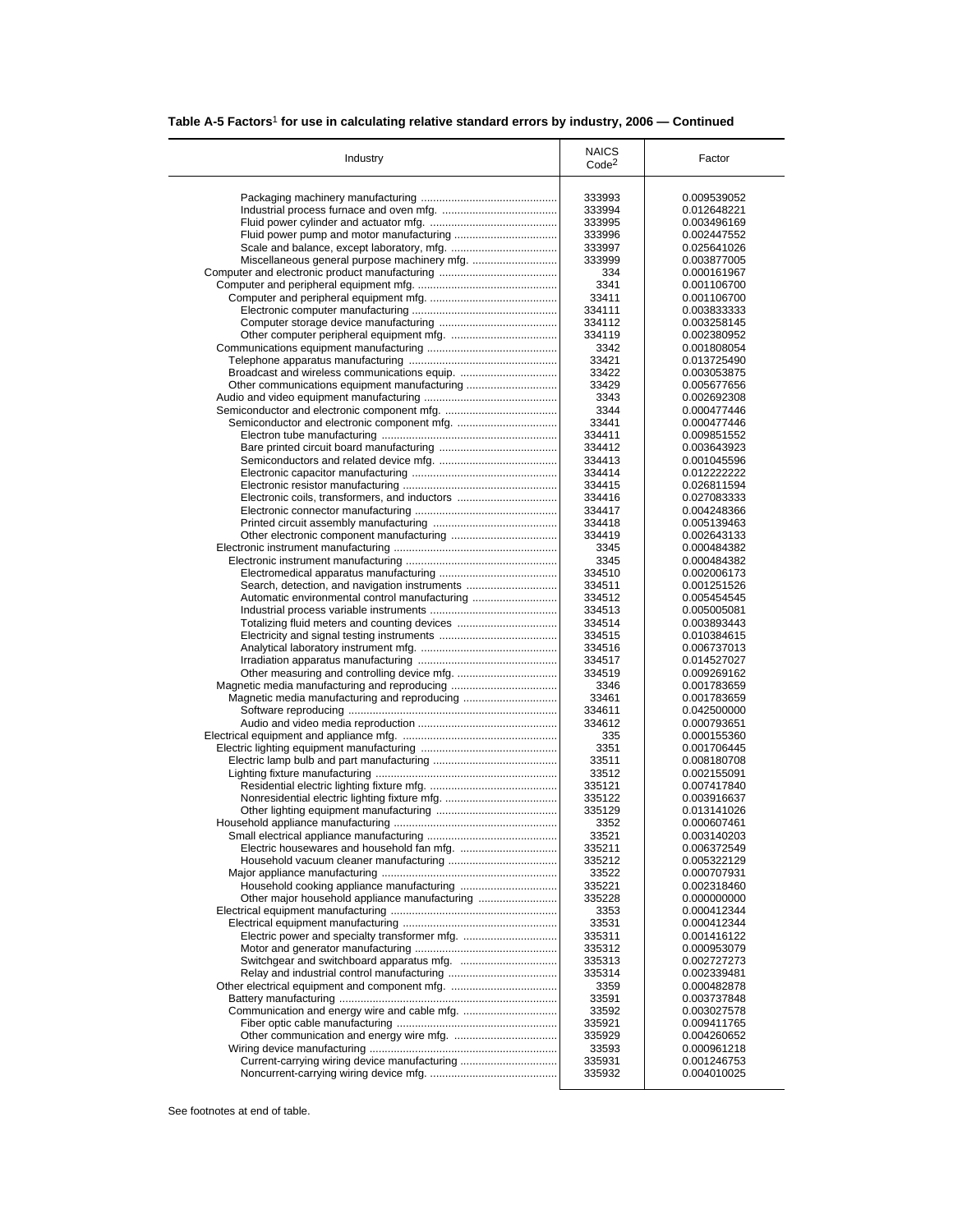| Table A-5 Factors <sup>1</sup> for use in calculating relative standard errors by industry, 2006 – Continued |  |
|--------------------------------------------------------------------------------------------------------------|--|
|--------------------------------------------------------------------------------------------------------------|--|

| Industry                                      | <b>NAICS</b><br>Code <sup>2</sup> | Factor      |
|-----------------------------------------------|-----------------------------------|-------------|
|                                               |                                   |             |
|                                               | 33599                             | 0.001547619 |
|                                               | 335991                            | 0.000000000 |
|                                               | 335999                            | 0.002736842 |
|                                               | 336                               | 0.000048176 |
|                                               | 3361                              | 0.000648430 |
|                                               | 33611                             | 0.001023231 |
|                                               | 336111                            | 0.002005764 |
| Light truck and utility vehicle manufacturing | 336112                            | 0.001953913 |
|                                               |                                   |             |
|                                               | 33612                             | 0.001653798 |
|                                               | 3362                              | 0.000227237 |
|                                               | 33621                             | 0.000227237 |
|                                               | 336211                            | 0.000689337 |
|                                               | 336212                            | 0.000724041 |
|                                               | 336213                            | 0.001968254 |
|                                               | 336214                            | 0.000900759 |
|                                               | 3363                              | 0.000107625 |
|                                               | 33631                             | 0.000729252 |
|                                               | 336311                            | 0.000857143 |
|                                               | 336312                            | 0.001070967 |
|                                               |                                   |             |
|                                               | 33632                             | 0.000658244 |
|                                               | 336321                            | 0.001282051 |
|                                               | 336322                            | 0.001130351 |
|                                               | 33633                             | 0.001770833 |
|                                               | 33634                             | 0.001620370 |
|                                               | 33635                             | 0.000779133 |
|                                               | 33636                             | 0.000958712 |
|                                               | 33637                             | 0.000806452 |
|                                               | 33639                             | 0.000480091 |
| Motor vehicle air-conditioning manufacturing  | 336391                            | 0.003376906 |
|                                               | 336399                            | 0.000545207 |
|                                               |                                   |             |
|                                               | 3364                              | 0.000381955 |
|                                               | 33641                             | 0.000381955 |
|                                               | 336411                            | 0.001279693 |
|                                               | 336412                            | 0.001093636 |
|                                               | 336413                            | 0.001217743 |
|                                               | 336414                            | 0.003750000 |
|                                               | 336415                            | 0.001515152 |
|                                               | 3365                              | 0.002368421 |
|                                               | 3366                              | 0.000368202 |
|                                               | 33661                             | 0.000368202 |
|                                               | 336611                            | 0.000824487 |
|                                               |                                   |             |
|                                               | 336612                            | 0.000453318 |
|                                               | 3369                              | 0.001277778 |
| Other transportation equipment manufacturing  | 33699                             | 0.001277778 |
|                                               | 336991                            | 0.001902399 |
|                                               | 336999                            | 0.002033493 |
|                                               | 337                               | 0.000190056 |
|                                               | 3371                              | 0.000308410 |
|                                               | 33711                             | 0.000697212 |
|                                               | 33712                             | 0.000524969 |
|                                               |                                   |             |
| Upholstered household furniture manufacturing | 337121                            | 0.001287734 |
|                                               | 337122                            | 0.001549322 |
|                                               | 337124                            | 0.008008658 |
|                                               | 337125                            | 0.016112957 |
|                                               | 337127                            | 0.002747253 |
|                                               | 3372                              | 0.000653438 |
|                                               | 33721                             | 0.000653438 |
|                                               | 337211                            | 0.005674419 |
|                                               | 337212                            | 0.011410256 |
|                                               |                                   |             |
|                                               | 337214                            | 0.004307910 |
|                                               | 337215                            | 0.000798451 |
|                                               | 3379                              | 0.001891879 |
|                                               | 33791                             | 0.002483660 |
|                                               | 33792                             | 0.008058608 |
|                                               | 339                               | 0.000230457 |
|                                               | 3391                              | 0.000445607 |
|                                               | 33911                             | 0.000445607 |
|                                               |                                   |             |
|                                               | 339111                            | 0.003896104 |
| Surgical and medical instrument manufacturing | 339112                            | 0.000678739 |
|                                               |                                   |             |
| Surgical appliance and supplies manufacturing | 339113                            | 0.001696259 |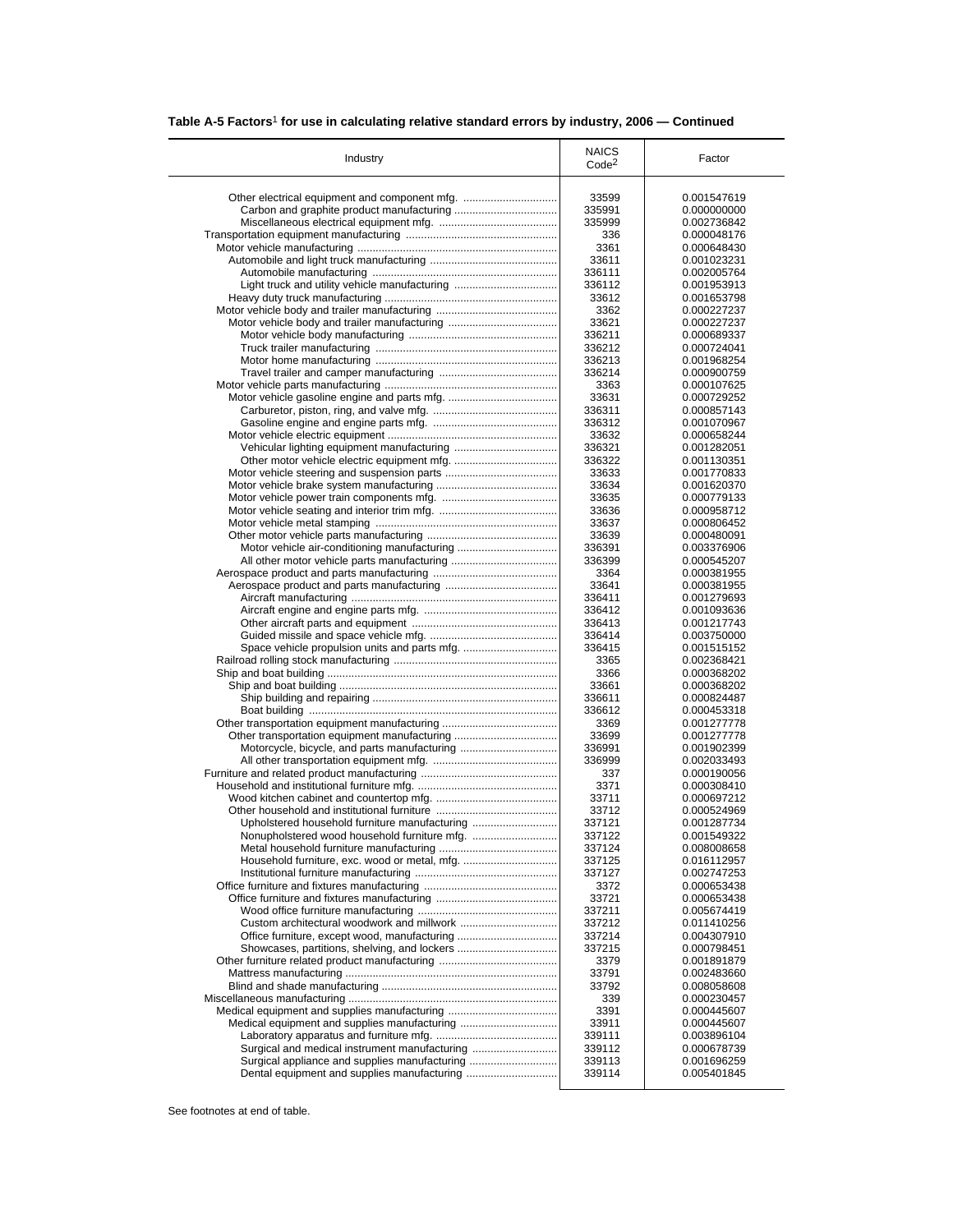# **Table A-5 Factors**1 **for use in calculating relative standard errors by industry, 2006 — Continued**

|                                               | <b>NAICS</b>      |             |
|-----------------------------------------------|-------------------|-------------|
| Industry                                      | Code <sup>2</sup> | Factor      |
|                                               |                   |             |
|                                               | 339115            | 0.005174312 |
|                                               | 339116            | 0.027083333 |
|                                               |                   |             |
|                                               | 3399              | 0.000446330 |
|                                               | 33991             | 0.003225806 |
|                                               | 339911            | 0.005725853 |
|                                               | 339914            | 0.013636364 |
|                                               | 33992             | 0.002010932 |
|                                               | 33993             | 0.006593407 |
|                                               | 33994             | 0.004629630 |
|                                               | 339941            | 0.007142857 |
|                                               |                   |             |
|                                               | 339942            | 0.007936508 |
|                                               | 339943            | 0.070833333 |
|                                               | 339944            | 0.027619048 |
|                                               | 33995             | 0.003841293 |
|                                               | 33999             | 0.001034483 |
|                                               | 339991            | 0.003070175 |
|                                               | 339992            | 0.009084507 |
|                                               | 339993            | 0.031168831 |
|                                               | 339994            | 0.010000000 |
|                                               |                   | 0.043055556 |
|                                               | 339995            |             |
|                                               | 339999            | 0.002493797 |
|                                               |                   | 0.000004343 |
|                                               |                   |             |
|                                               |                   | 0.000009988 |
|                                               |                   | 0.000065885 |
|                                               | 423               | 0.000214564 |
|                                               | 4231              | 0.001113983 |
|                                               | 4232              | 0.004541158 |
| Lumber and const. supply merchant wholesalers | 4233              |             |
|                                               |                   | 0.001593137 |
|                                               | 4234              | 0.001798935 |
|                                               | 4235              | 0.002792213 |
|                                               | 4236              | 0.003766921 |
|                                               | 4237              | 0.002907335 |
|                                               | 4238              | 0.000956855 |
|                                               | 4239              | 0.002720035 |
|                                               | 424               | 0.000098926 |
|                                               | 4241              | 0.002853036 |
|                                               | 4242              | 0.001444593 |
|                                               |                   |             |
|                                               | 4243              | 0.003270162 |
|                                               | 4244              | 0.000164939 |
|                                               | 4245              | 0.008889066 |
|                                               | 4246              | 0.007828649 |
|                                               | 4248              | 0.000493691 |
|                                               | 4249              | 0.001180687 |
|                                               | 425               | 0.001448202 |
|                                               |                   |             |
|                                               |                   | 0.000026461 |
|                                               | 441               | 0.000354294 |
|                                               | 4411              | 0.000449309 |
|                                               | 44111             | 0.000481736 |
|                                               | 44112             | 0.006567581 |
|                                               | 4412              | 0.006016556 |
|                                               | 44121             | 0.011727799 |
|                                               | 4413              | 0.002077239 |
|                                               | 44131             | 0.003250283 |
|                                               | 44132             | 0.005675373 |
|                                               |                   |             |
|                                               | 442               | 0.000682801 |
|                                               | 4421              | 0.001200871 |
|                                               | 4422              | 0.001574818 |
|                                               | 44221             | 0.009278351 |
|                                               | 44229             | 0.001887262 |
|                                               | 443               | 0.001863799 |
|                                               | 4431              | 0.001863799 |
|                                               | 44311             |             |
|                                               |                   | 0.002463723 |
|                                               | 44312             | 0.006767677 |
|                                               | 444               | 0.000203767 |
|                                               | 4441              | 0.000216965 |
|                                               | 44411             | 0.000285360 |
|                                               | 44412             | 0.020624235 |
|                                               |                   |             |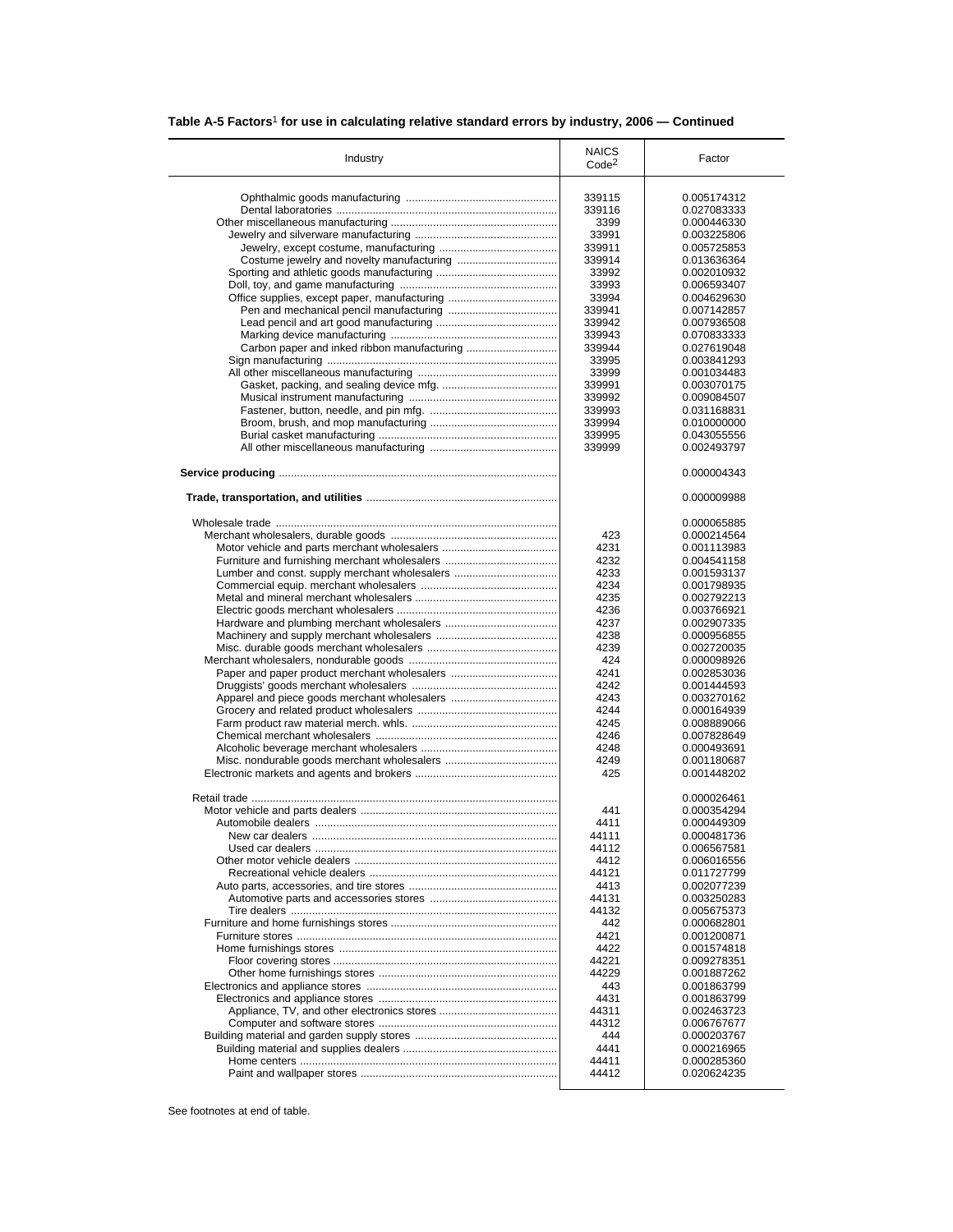|  |  | Table A-5 Factors <sup>1</sup> for use in calculating relative standard errors by industry, 2006 - Continued |  |  |
|--|--|--------------------------------------------------------------------------------------------------------------|--|--|
|--|--|--------------------------------------------------------------------------------------------------------------|--|--|

| Industry                                      | <b>NAICS</b><br>Code <sup>2</sup> | Factor      |
|-----------------------------------------------|-----------------------------------|-------------|
|                                               |                                   |             |
|                                               | 44419                             | 0.001256112 |
| Lawn and garden equipment and supplies stores | 4442                              | 0.003331537 |
|                                               | 44421                             | 0.051851852 |
|                                               | 44422                             | 0.003526005 |
|                                               | 445                               | 0.000147466 |
|                                               | 4451                              | 0.000167894 |
|                                               | 44511                             | 0.000169888 |
|                                               | 44512                             | 0.013496802 |
|                                               | 4452                              | 0.001883104 |
|                                               | 44521                             | 0.028091398 |
|                                               | 44522                             | 0.083333333 |
|                                               | 44523                             | 0.003738739 |
|                                               | 44529                             | 0.004172034 |
|                                               | 446                               | 0.002710044 |
|                                               | 4461                              | 0.002710044 |
|                                               | 44611                             | 0.004135802 |
|                                               | 44612                             | 0.026488095 |
|                                               |                                   |             |
|                                               | 44613                             | 0.021666667 |
|                                               | 44619                             | 0.015726228 |
|                                               | 447                               | 0.001816342 |
|                                               | 4471                              | 0.001816342 |
|                                               | 44711                             | 0.002268122 |
|                                               | 44719                             | 0.009013605 |
|                                               | 448                               | 0.001101445 |
|                                               | 4481                              | 0.001199250 |
|                                               | 44811                             | 0.042006270 |
|                                               | 44814                             | 0.001405486 |
|                                               | 44819                             | 0.030555556 |
|                                               | 4483                              | 0.041304348 |
|                                               | 451                               | 0.001939138 |
|                                               | 4511                              | 0.002581913 |
|                                               | 45111                             | 0.005331541 |
|                                               | 45112                             | 0.005745614 |
|                                               | 45113                             | 0.045000000 |
|                                               | 45114                             | 0.078409091 |
|                                               | 4512                              | 0.007788671 |
|                                               | 45121                             | 0.008513709 |
|                                               | 45122                             | 0.091111111 |
|                                               | 452                               | 0.000052245 |
|                                               | 4521                              | 0.000113093 |
|                                               | 4529                              | 0.000096619 |
|                                               | 45291                             | 0.000093018 |
|                                               |                                   |             |
|                                               | 45299                             | 0.001906770 |
|                                               | 453                               | 0.001441779 |
|                                               | 4531                              | 0.030563149 |
|                                               | 4532                              | 0.003193014 |
|                                               | 45321                             | 0.006029643 |
|                                               | 45322                             | 0.006781572 |
|                                               | 4533                              | 0.008387891 |
|                                               | 4539                              | 0.004239644 |
|                                               | 45393                             | 0.051139042 |
|                                               | 454                               | 0.000512163 |
|                                               | 4541                              | 0.000712155 |
|                                               | 45411                             | 0.000712155 |
|                                               | 454111                            | 0.006763285 |
|                                               | 454113                            | 0.000792173 |
|                                               | 4542                              | 0.004912479 |
|                                               | 4543                              | 0.001721536 |
|                                               | 45431                             | 0.002232240 |
|                                               | 45439                             | 0.007482993 |
|                                               |                                   |             |
|                                               |                                   | 0.000021865 |
|                                               | 481                               | 0.000230010 |
|                                               | 4811                              | 0.000249295 |
|                                               | 48111                             | 0.000249295 |
|                                               | 481111                            | 0.000257932 |
|                                               | 481112                            | 0.006578115 |
|                                               | 4812                              | 0.001937381 |
|                                               |                                   |             |
|                                               | 482                               | 0.000000643 |
|                                               | 483                               | 0.001648801 |
|                                               | 4831                              | 0.003616178 |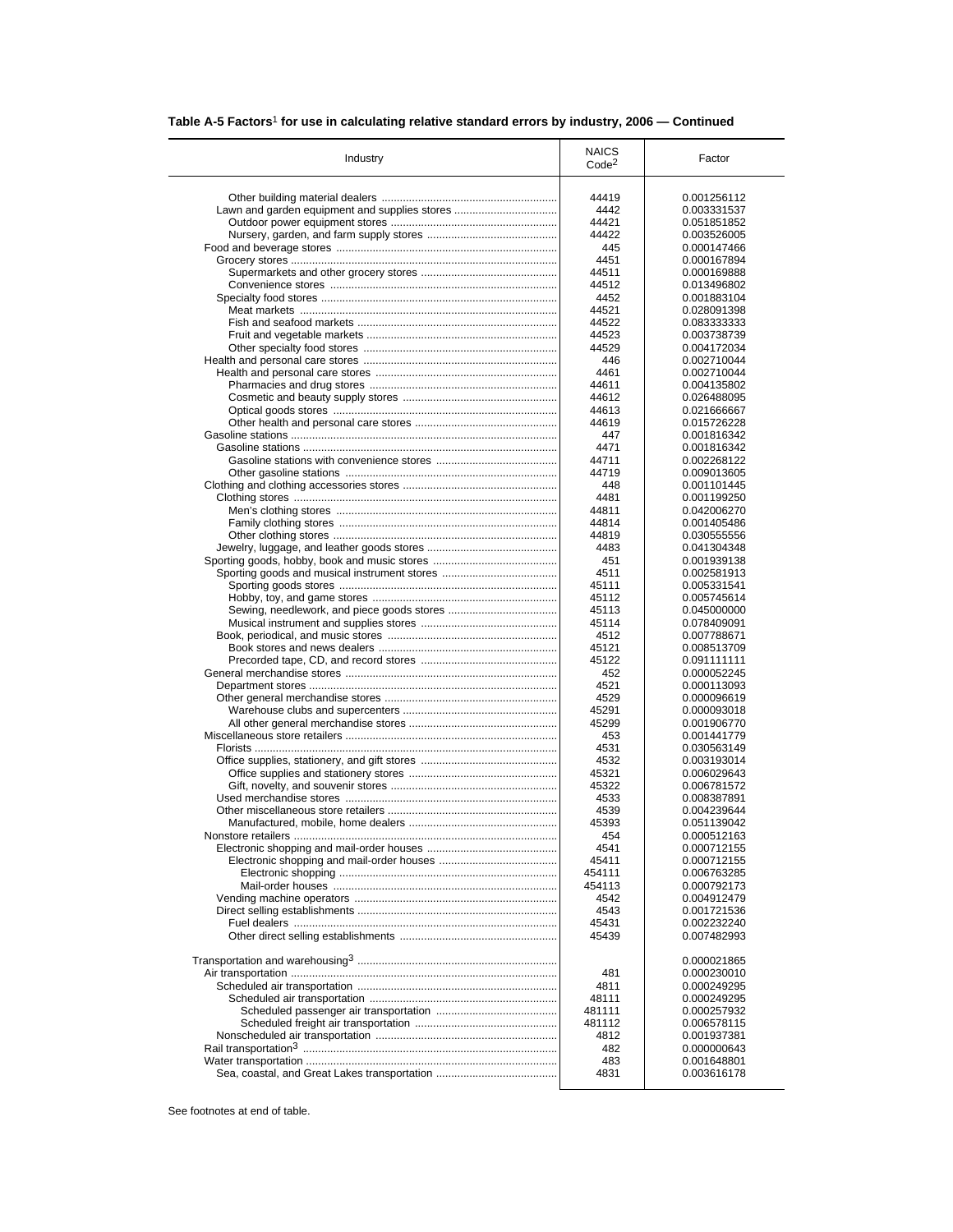| Table A-5 Factors <sup>1</sup> for use in calculating relative standard errors by industry, 2006 – Continued |  |
|--------------------------------------------------------------------------------------------------------------|--|
|                                                                                                              |  |

| Industry         | <b>NAICS</b><br>Code <sup>2</sup> | Factor      |
|------------------|-----------------------------------|-------------|
|                  |                                   |             |
|                  | 48311                             | 0.003616178 |
|                  | 483113                            | 0.004692155 |
|                  | 4832                              | 0.002976190 |
|                  | 48321                             | 0.002976190 |
|                  | 483211                            | 0.004056745 |
|                  | 483212                            | 0.007453416 |
|                  | 484                               | 0.000100432 |
|                  | 4841                              | 0.000120511 |
|                  | 48411                             | 0.000942898 |
|                  | 48412                             | 0.000137240 |
|                  |                                   |             |
|                  | 4842                              | 0.000555745 |
|                  | 48421                             | 0.003036474 |
|                  | 48422                             | 0.001668137 |
|                  | 48423                             | 0.001133284 |
|                  | 485                               | 0.000302602 |
|                  | 4851                              | 0.001498501 |
|                  | 4853                              | 0.001799242 |
|                  | 48531                             | 0.002320174 |
|                  |                                   |             |
|                  | 48532                             | 0.007997853 |
|                  | 4854                              | 0.000899067 |
|                  | 4855                              | 0.003267700 |
|                  | 4859                              | 0.001898603 |
|                  | 486                               | 0.007847296 |
|                  | 4862                              | 0.008225108 |
|                  | 487                               | 0.003374929 |
|                  | 4871                              | 0.005357143 |
|                  | 4872                              | 0.007700367 |
|                  |                                   |             |
|                  | 488                               | 0.000258487 |
|                  | 4881                              | 0.000565357 |
|                  | 4882                              | 0.006303678 |
|                  | 4883                              | 0.000721388 |
|                  | 48831                             | 0.004528096 |
|                  | 48832                             | 0.001102349 |
|                  | 48833                             | 0.005543732 |
|                  | 48839                             | 0.007543860 |
|                  |                                   |             |
|                  | 4884                              | 0.006489262 |
|                  | 48841                             | 0.020223979 |
|                  | 4885                              | 0.002431544 |
|                  | 4889                              | 0.004487042 |
|                  | 492                               | 0.000084834 |
|                  | 4921                              | 0.000085977 |
|                  | 4922                              | 0.003976834 |
|                  | 493                               | 0.000121620 |
|                  |                                   | 0.000121620 |
|                  | 49312                             |             |
|                  | 49311                             | 0.000141006 |
|                  | 49311                             | 0.001613106 |
|                  | 49313                             | 0.023529412 |
|                  | 49319                             | 0.001793909 |
|                  |                                   |             |
|                  |                                   | 0.000244320 |
| <b>Utilities</b> | 221                               | 0.000244320 |
|                  | 2211                              | 0.000415071 |
|                  | 22111                             | 0.000637902 |
|                  |                                   |             |
|                  | 221111                            | 0.009126984 |
|                  | 221112                            | 0.000768880 |
|                  | 221113                            | 0.005000000 |
|                  | 221119                            | 0.037619048 |
|                  | 22112                             | 0.001069845 |
|                  | 2212                              | 0.000661784 |
|                  | 2213                              | 0.002934698 |
|                  |                                   |             |
|                  | 22131                             | 0.003824050 |
|                  | 22132                             | 0.013690476 |
|                  |                                   | 0.000123018 |
|                  |                                   | 0.000123018 |
|                  |                                   |             |
|                  | 511                               | 0.000222611 |
|                  |                                   | 0.000226653 |
|                  | 5111                              |             |
|                  | 51111                             | 0.000243248 |
|                  | 51112                             | 0.005614973 |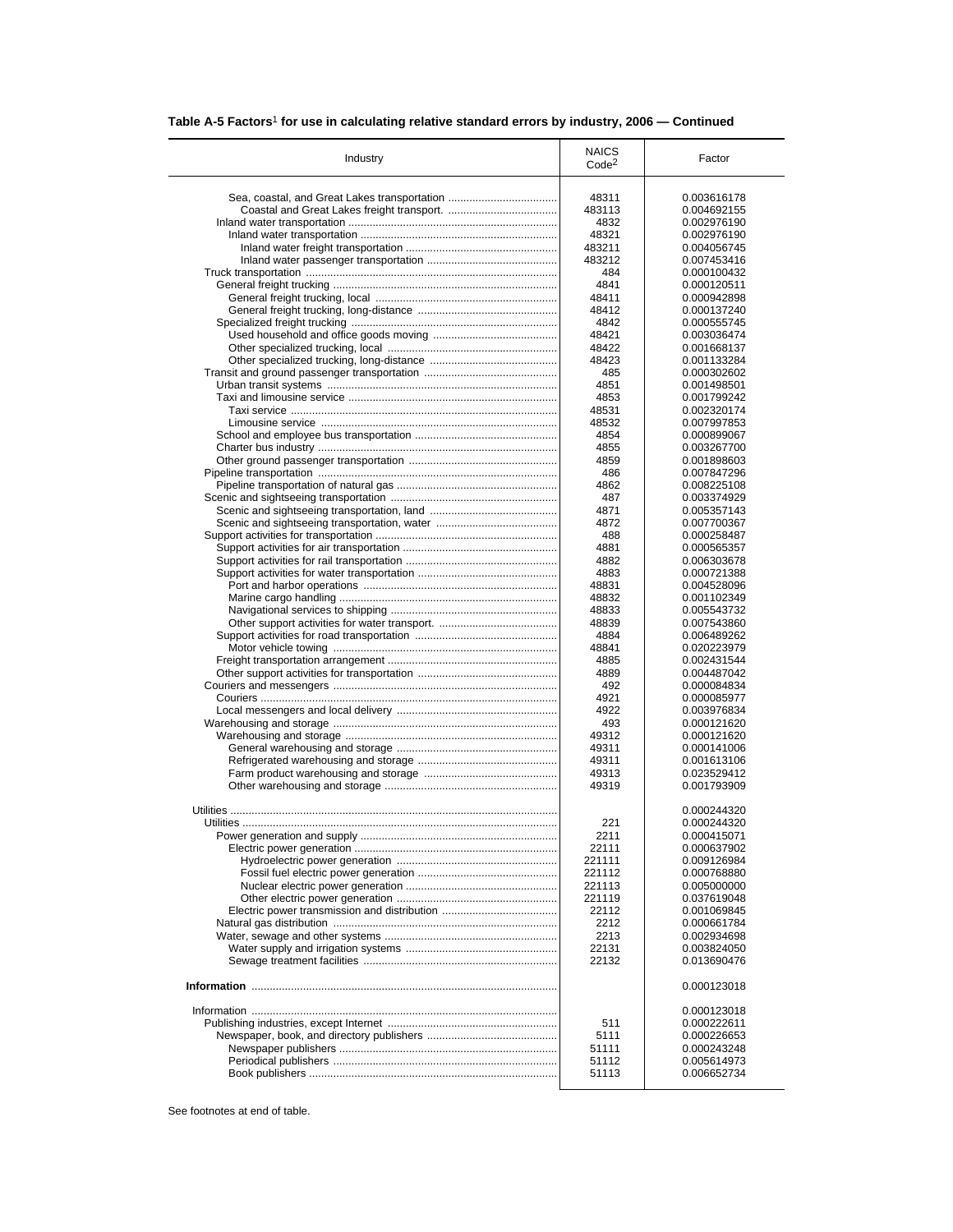| Table A-5 Factors <sup>1</sup> for use in calculating relative standard errors by industry, 2006 – Continued |  |
|--------------------------------------------------------------------------------------------------------------|--|
|                                                                                                              |  |

| Industry                                      | <b>NAICS</b><br>Code <sup>2</sup> | Factor                     |
|-----------------------------------------------|-----------------------------------|----------------------------|
|                                               | 51114                             | 0.009119873                |
|                                               | 51119                             | 0.008766234                |
|                                               | 5112                              |                            |
|                                               |                                   | 0.009346847                |
|                                               | 512                               | 0.001686594                |
|                                               | 5121                              | 0.001750337                |
|                                               | 51213                             | 0.004721655                |
|                                               | 515                               | 0.001310861                |
|                                               | 5151                              | 0.003216577                |
|                                               | 51511                             | 0.025565611                |
|                                               | 51512                             | 0.003532588                |
|                                               | 5152                              | 0.002159468                |
|                                               | 517                               | 0.000403680                |
|                                               | 5171                              | 0.000740181                |
|                                               | 5172                              | 0.005302959                |
|                                               | 5173                              | 0.003198235                |
|                                               | 5174                              | 0.105555556                |
|                                               | 5175                              | 0.001598029                |
|                                               | 518                               | 0.003396680                |
|                                               | 5182                              | 0.003669872                |
|                                               | 519                               | 0.006208156                |
|                                               | 5191                              | 0.006208156                |
|                                               | 51912                             |                            |
|                                               |                                   | 0.010714286                |
|                                               |                                   | 0.000159113                |
|                                               |                                   | 0.000280218                |
|                                               | 521                               | 0.007142857                |
|                                               | 522                               | 0.000855796                |
|                                               | 5221                              | 0.001843525                |
|                                               | 52212                             | 0.013015873                |
|                                               | 52213                             | 0.020181406                |
|                                               | 5222                              | 0.002056221                |
|                                               | 52221                             | 0.002738337                |
|                                               |                                   |                            |
|                                               | 52222                             | 0.014393939                |
|                                               | 52229                             | 0.004365079                |
|                                               | 5223                              | 0.004227642                |
| Financial transaction processing and clearing | 52232                             | 0.007327586                |
|                                               | 52239                             | 0.010877193                |
|                                               | 523                               | 0.005111555                |
|                                               | 5231                              | 0.008345679                |
|                                               | 52311                             | 0.016315789                |
|                                               | 52312                             | 0.017005814                |
|                                               | 52392                             | 0.034343434                |
|                                               | 524                               | 0.000494441                |
|                                               | 5241                              | 0.000518567                |
|                                               | 52411                             | 0.000882505                |
|                                               | 52412                             | 0.001259696                |
|                                               | 52413                             | 0.061428571                |
|                                               | 5242                              | 0.004924341                |
|                                               | 52421                             | 0.010423088                |
|                                               |                                   |                            |
|                                               | 52429                             | 0.009260151                |
|                                               | 525                               | 0.008371736                |
|                                               | 5251                              | 0.011344538                |
|                                               | 52519<br>5259                     | 0.015833333<br>0.030978261 |
|                                               |                                   | 0.000350733                |
|                                               | 531                               | 0.000553714                |
|                                               | 5311                              | 0.001153149                |
|                                               |                                   |                            |
|                                               | 53111                             | 0.001828569                |
|                                               | 53112                             | 0.004401266                |
| Miniwarehouse and self-storage unit operators | 53113                             | 0.024463938                |
|                                               | 53119                             | 0.014470366                |
|                                               | 5312                              | 0.004237460                |
|                                               | 5313                              | 0.001384979                |
|                                               | 53131                             | 0.001393206                |
|                                               | 532                               | 0.000971693                |
|                                               | 5321                              | 0.001699296                |
|                                               | 53211                             | 0.001877326                |
|                                               | 53212                             | 0.009889173                |
|                                               |                                   |                            |
|                                               | 53223                             | 0.012636166                |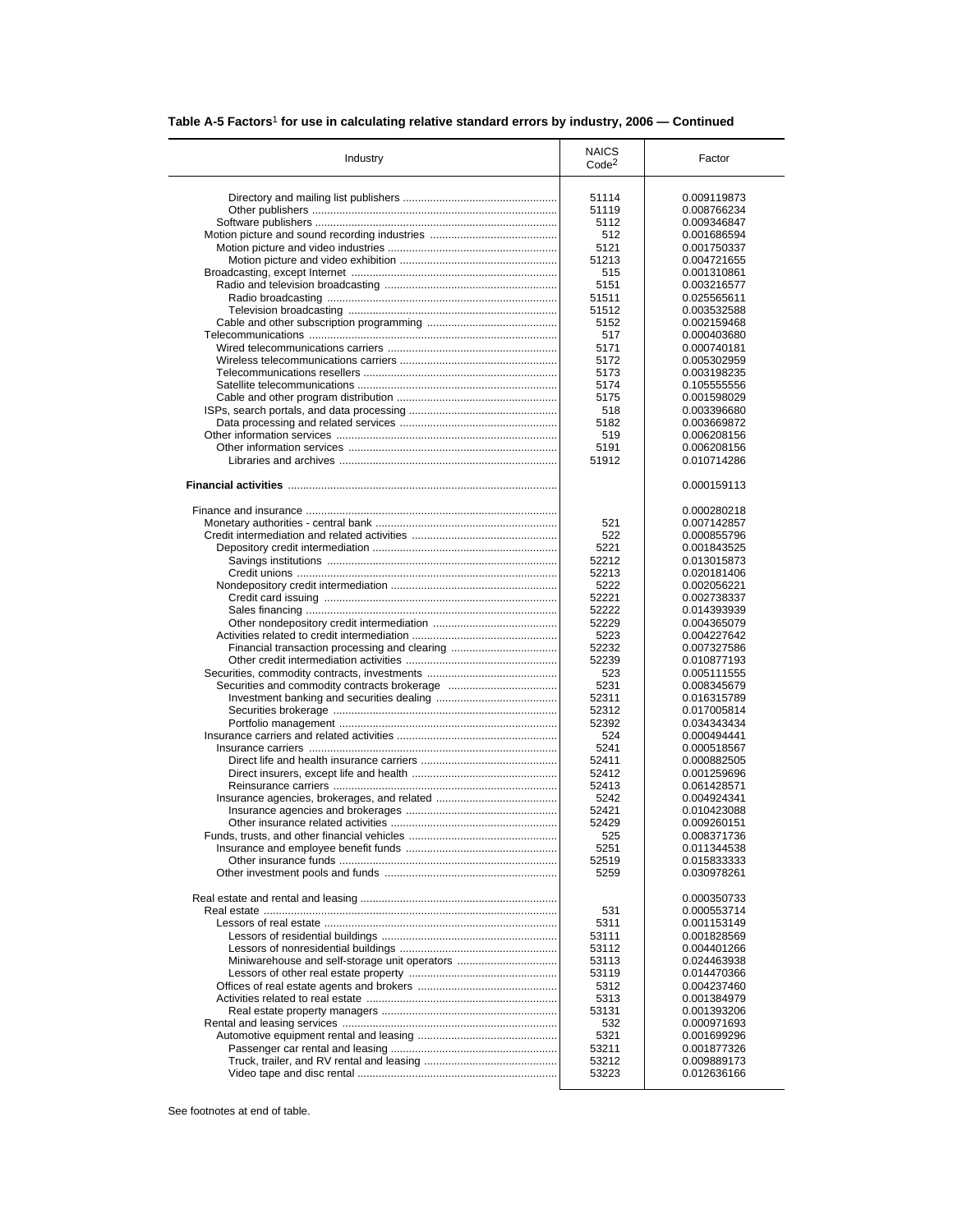| Table A-5 Factors $^{\rm 1}$ for use in calculating relative standard errors by industry, 2006 — Continued |  |  |  |  |
|------------------------------------------------------------------------------------------------------------|--|--|--|--|
|------------------------------------------------------------------------------------------------------------|--|--|--|--|

|                                               | <b>NAICS</b>      |                            |
|-----------------------------------------------|-------------------|----------------------------|
| Industry                                      | Code <sup>2</sup> | Factor                     |
|                                               |                   |                            |
|                                               | 53229             | 0.010148999                |
|                                               | 5324              | 0.006019573                |
|                                               | 53241             | 0.008074534                |
|                                               |                   | 0.000075477                |
|                                               |                   | 0.000460818                |
|                                               | 541               | 0.000460818                |
|                                               | 5411              | 0.003413448                |
|                                               | 5412              | 0.004599084                |
|                                               | 54121             | 0.004599084                |
|                                               | 541219            | 0.011963470                |
|                                               | 5413              | 0.002269952                |
|                                               | 54131             | 0.041437445                |
|                                               | 54133             | 0.003483819                |
|                                               | 54137             | 0.068487395                |
|                                               | 541512            | 0.012258065                |
|                                               | 541513            | 0.032631579                |
|                                               | 541519            | 0.015909091                |
|                                               | 5416              | 0.009365716                |
|                                               | 54161             | 0.011108165                |
|                                               | 54162             | 0.117857143                |
|                                               | 5417              | 0.001496008                |
|                                               | 5418              | 0.005806216                |
|                                               | 5419              | 0.005915770                |
|                                               | 54192             | 0.054017094                |
|                                               | 54194             | 0.008108276                |
| All other professional and technical services | 54199             | 0.074839744                |
|                                               |                   | 0.000447639                |
|                                               |                   | 0.000111632                |
|                                               | 561               | 0.000149495                |
|                                               | 5611              | 0.007360851                |
|                                               | 5612              | 0.002460407                |
|                                               | 5613              | 0.000887644                |
|                                               | 56132             | 0.001349745                |
|                                               | 5614              | 0.001560833                |
|                                               | 56142             | 0.002044775                |
|                                               | 56144             | 0.009642401                |
|                                               | 56145             | 0.074242424                |
|                                               | 56149             | 0.039341085                |
|                                               | 5615              | 0.004880952                |
|                                               | 56151             | 0.029192547                |
|                                               | 56159             | 0.007828283                |
|                                               | 5616              | 0.000841963                |
|                                               | 56161             | 0.000886918                |
|                                               | 561611            | 0.030370370                |
|                                               | 561612<br>561613  | 0.000963758                |
|                                               |                   | 0.016007905                |
|                                               | 56162<br>5617     | 0.011637931                |
|                                               |                   | 0.000370143                |
|                                               | 56172             | 0.000512592                |
|                                               | 56173<br>56174    | 0.001428328                |
|                                               |                   | 0.051381579                |
|                                               | 5619              | 0.002548876                |
|                                               | 562<br>5621       | 0.000422507<br>0.000776598 |
|                                               | 56211             | 0.000776598                |
|                                               | 562111            | 0.000861097                |
|                                               | 5622              | 0.001289270                |
|                                               | 56221             | 0.001289270                |
|                                               | 562211            | 0.005352304                |
|                                               | 562212            | 0.002495058                |
|                                               |                   |                            |
|                                               |                   |                            |
|                                               | 562219            | 0.005985686                |
|                                               | 5629              | 0.002918573                |
|                                               | 56291<br>56299    | 0.005114561<br>0.010362084 |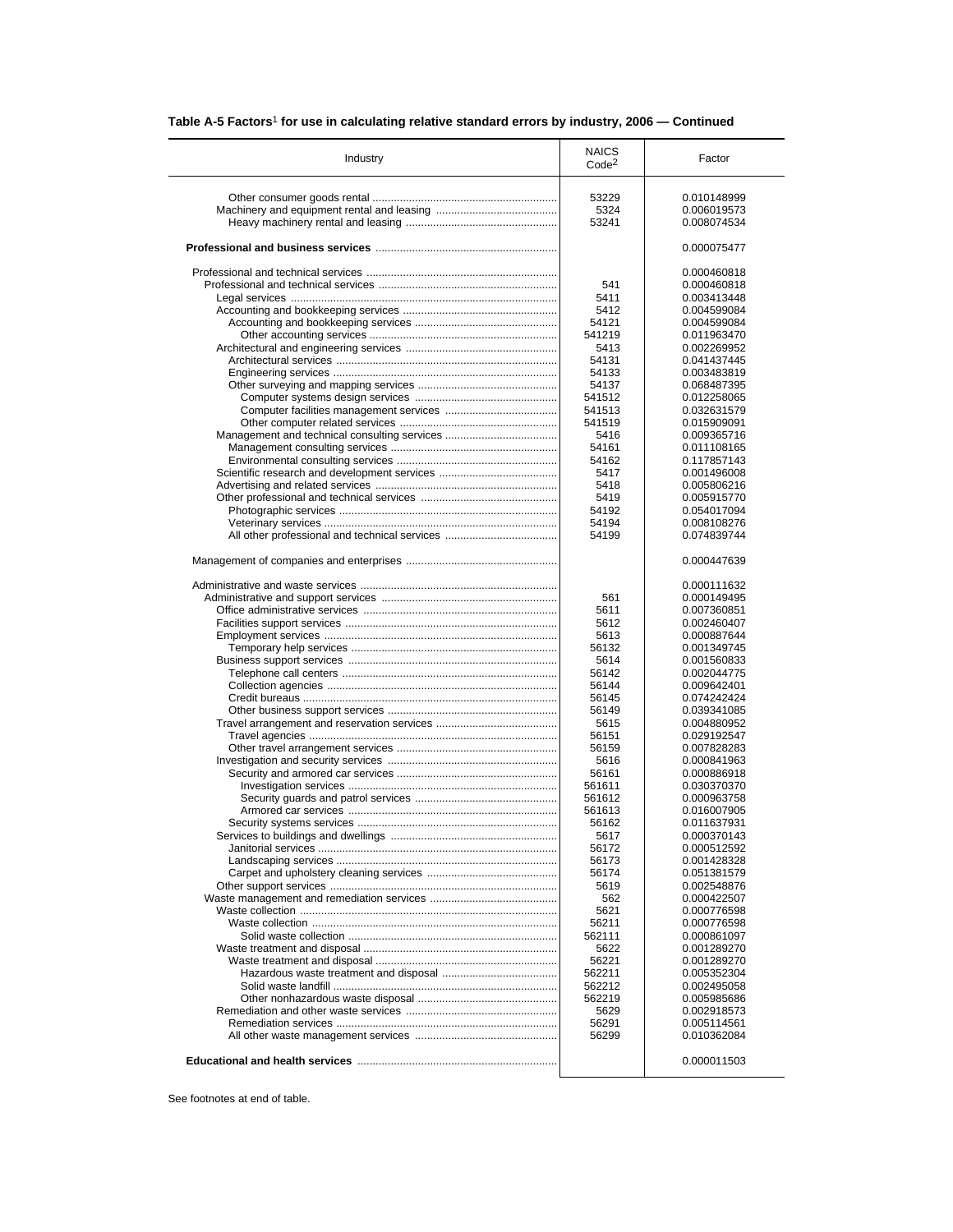|  |  |  | Table A-5 Factors <sup>1</sup> for use in calculating relative standard errors by industry, 2006 — Continued |
|--|--|--|--------------------------------------------------------------------------------------------------------------|
|--|--|--|--------------------------------------------------------------------------------------------------------------|

| Industry | <b>NAICS</b><br>Code <sup>2</sup> | Factor      |
|----------|-----------------------------------|-------------|
|          |                                   |             |
|          |                                   | 0.000119271 |
|          | 611                               | 0.000119271 |
|          | 6111                              | 0.000874293 |
|          | 6112                              | 0.007649667 |
|          | 6113                              | 0.000079203 |
|          |                                   |             |
|          | 6114                              | 0.040131579 |
|          | 61143                             | 0.066666667 |
|          | 6115                              | 0.018234250 |
|          | 6116                              | 0.021032357 |
|          | 61162                             | 0.085909091 |
|          | 61169                             | 0.035604396 |
|          | 6117                              | 0.013003663 |
|          |                                   | 0.000012625 |
|          | 621                               | 0.000175365 |
|          | 6211                              | 0.000894449 |
|          | 62111                             | 0.000894449 |
|          | 621111                            |             |
|          |                                   | 0.000937617 |
|          | 621112                            | 0.015909091 |
|          | 6212                              | 0.020374618 |
|          | 6213                              | 0.014964871 |
|          | 6214                              | 0.001201075 |
|          | 6215                              | 0.002933357 |
|          | 6216                              | 0.000393977 |
|          | 6219                              | 0.001159675 |
|          | 62191                             | 0.001858977 |
|          | 62199                             | 0.002728471 |
|          | 622                               | 0.000015361 |
|          | 6221                              | 0.000016586 |
|          | 6222                              | 0.000459531 |
|          | 6223                              |             |
|          |                                   | 0.000369458 |
|          | 623                               | 0.000053586 |
|          | 6231                              | 0.000080809 |
|          | 6232                              | 0.000455620 |
|          | 6233                              | 0.000324393 |
|          | 6239                              | 0.000971452 |
|          | 624                               | 0.000216641 |
|          | 6241                              | 0.000376587 |
|          | 62411                             | 0.004184610 |
|          | 62412                             | 0.000551176 |
|          | 62419                             | 0.001606061 |
|          | 6242                              | 0.004050314 |
|          | 62421                             | 0.008974359 |
|          | 62422                             | 0.008922030 |
|          | 62423                             | 0.025650118 |
|          | 6243                              |             |
|          |                                   | 0.000648560 |
|          | 6244                              | 0.003059366 |
|          |                                   | 0.000052749 |
|          |                                   | 0.000137576 |
|          | 711                               | 0.000439582 |
|          | 7111                              | 0.001349528 |
|          | 7112                              | 0.000754607 |
|          | 71121                             | 0.000754607 |
|          | 711211                            | 0.001600915 |
|          | 711212                            | 0.000675676 |
|          | 711219                            | 0.010646600 |
|          |                                   |             |
|          | 7113                              | 0.003875339 |
|          | 7115                              | 0.017969139 |
|          | 712                               | 0.000748945 |
|          | 713                               | 0.000250443 |
|          | 7131                              | 0.001386072 |
|          | 71311                             | 0.001458811 |
|          | 7132                              | 0.000426825 |
|          | 7139                              | 0.000537619 |
|          | 71391                             | 0.001430366 |
|          | 71392                             | 0.001505310 |
|          | 71393                             | 0.017959184 |
|          |                                   |             |